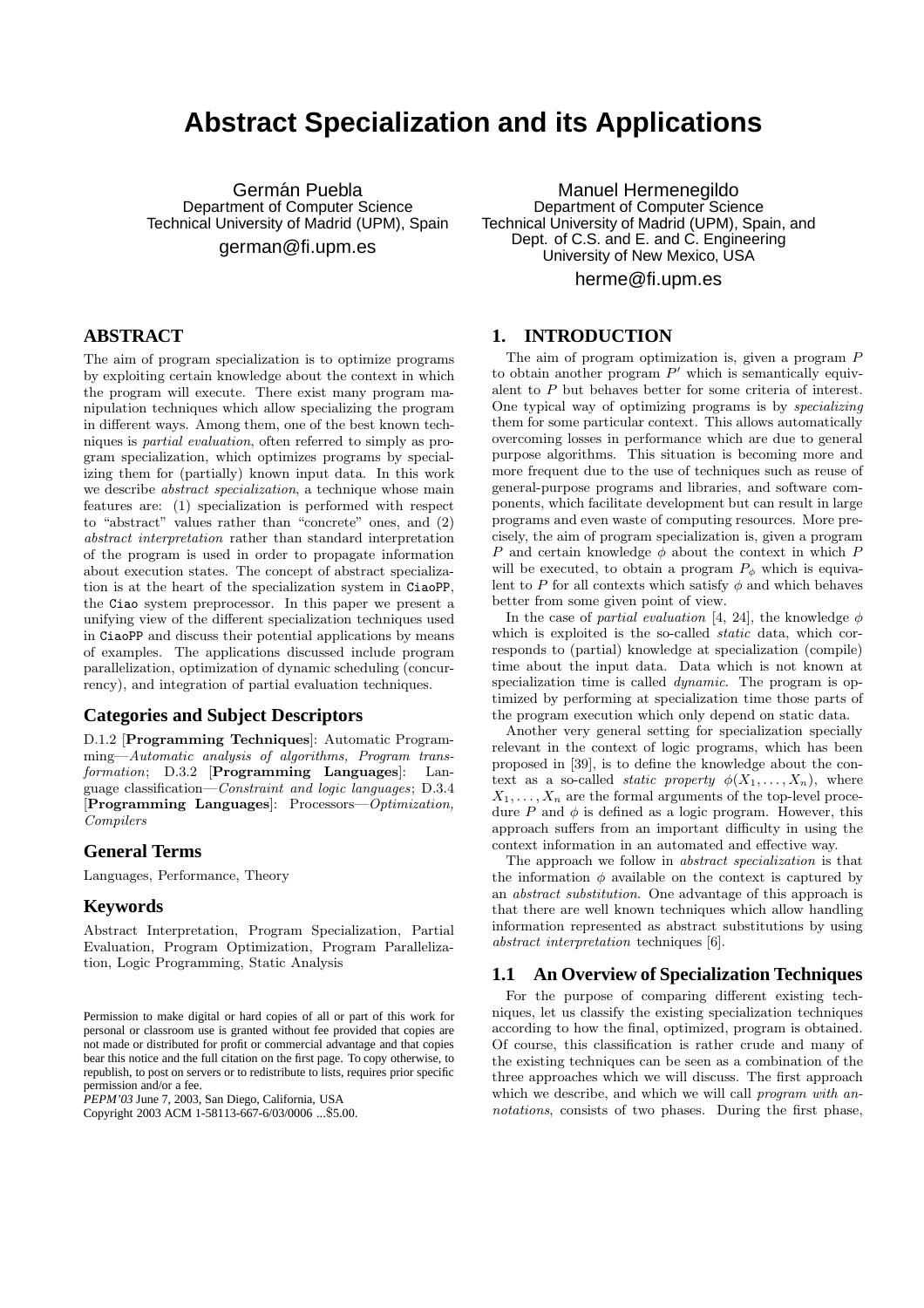some static program analysis technique is used in order to annotate the program with analysis information. In the second phase, the program is optimized using the information obtained. This approach is conceptually simple, though either or both of the phases mentioned can indeed be rather complex. A well known example of this kind of techniques is the "off-line" approach to partial evaluation, in which a binding-time analysis phase is followed by another one in which the residual program is generated.

The second class of techniques we consider, which we will call the transformational approach, is based on program transformation techniques, such as fold/unfold transformations (such as the ones developed in [3, 48]). In this scheme, a series of  $n$  semantic-preserving program-transformation steps are performed such that initially  $P = P_0$ . Then, each  $P_{i+1}$  is obtained from  $P_i$  by applying some transformation  $T_i$ , i.e.,  $P_{i+1} = T_i(P_i)$ , which preserves the semantics of the program. Finally  $P' = P_n$ . Transformational techniques are very powerful, the main difficulty being in automatically deciding a proper sequence of programs transformations to perform in order to obtain (an optimal) program  $P'$ .

The third and last possibility which we consider, and which we will denote the *semantic* approach, is based on the existence of an algorithm  $S$  which, given a program  $P$ and some knowledge  $\phi$ , builds a semantic representation of the program  $S(P, \phi)$  which captures the behaviour of P in some precise way for all contexts which satisfy  $\phi$ . Then, there is a code generation algorithm which builds the program  $P_{\phi}$  from  $\mathcal{S}(P,\phi)$  in a straightforward way. Often this semantic representation can be seen as a graph. The kind of graph obtained depends on the particular semantics used by the algorithm. The "on-line" approach to partial evaluation is, in our terminology, a semantic approach since the behaviour of the program is precisely captured by the partial evaluation algorithm.

A particular algorithm for the on-line partial evaluation of logic programs is partial deduction [35, 26]. Though on-line partial evaluation can be considered an instance of fold/unfold transformations, the comparatively significant success of partial deduction techniques is probably due to the fact that they are often formalized as a semantic approach. I.e., an algorithm exists which can be used to build the semantic representation of the program. The existing algorithms for partial deduction [35, 10, 28] are parameterized by different control strategies. Usually, control is divided into components: "local control," which controls the unfolding for a given atom, and "global control," which ensures that the set of atoms for which a partial evaluation is to be computed remains finite. Several strategies for global and local control have been proposed which produce goodquality partial evaluations of programs [36, 31]. Regarding the correctness of partial deduction, two conditions, defined on the set of atoms to be partially evaluated, have been identified which ensure correctness of the transformation: "closedness" and "independence" [35].

# **1.2 Abstract Specialization through A Motivating Example**

One of the distinguishing features of logic programming (LP) is that arguments to procedures can be uninstantiated variables. This, together with the search execution mechanism available (generally backtracking) makes it possible to have multi-directional procedures. I.e., rather than having fixed input and output arguments, execution can be "reversed". Thus, we may compute the "input" arguments from known "output" arguments.

EXAMPLE 1.1. Consider the logic program below. As usual in LP, predicates (procedures) are referred to in the text as name/arity, where arity is the number of arguments of the predicate. The predicate ground/1 is a boolean test which succeeds if and only if its argument is bound at runtime to a term without variables, and the predicate is/2 (used as an infix binary operator) computes the arithmetic value of its second (right) argument and unifies it with its first (left) argument.

 $plus(X,Y,Z):=ground(X),ground(Y),!,Z$  is  $X + Y$ .

 $plus(X,Y,Z):=ground(Y),ground(Z), !, X is Z - Y.$ 

 $plus(X,Y,Z):=ground(X),ground(Z),!/$  is  $Z - X$ .

The procedure plus/3 defines the relation such that the third argument is the addition of the first and second arguments. The procedure plus/3 is multi-directional. For example, the  $call$   $plus(1, 2, Sum)$  can be used to compute the addition of 1 and 2. Also, the call plus(Num, 2, 3) can be used to determine which is the number Num such that when added to 2 returns 3.

Thus, the definition of plus/2 behaves declaratively as long as at least two of the input arguments are ground. However, this good behavior of plus/3 when compared to a mono-directional operation such as is/2 is at the expense of some overhead which is incurred at run-time in order to select the appropriate clause to execute out of the three existing ones. Imagine now that at compile-time it is known that the call to plus/3 will be of the form plus(1, 2, Sum). In such case it is clear that the first clause will be selected and the execution will return the value 3 for the argument Sum. This is a typical example of an execution which can benefit from (traditional, "concrete") partial evaluation where  $\phi$  is the knowledge that the initial call is  $plus(X, Y, Z)$  with  $X=1$ and Y=2.

In spite of the relative maturity of partial evaluation of logic programs, it is well known that the technique has certain shortcomings. Imagine we are interested in optimizing the code:

 $p(X, Y, Res) := plus(X, Y, Tmp), plus(1, Tmp, Res).$ 

where plus/3 is defined as above. By observing the program we can conclude that after the execution of the call  $plus(X, Y, Tmp)$  all three arguments are ground. As a result, the call plus(1,Tmp,Res) can be optimized to Res is  $1 + Tmp$ .

Unfortunately, in traditional partial evaluation no information on the value of the argument Tmp is propagated to the call plus(1,Tmp,Res). The intrinsic problem underlying this shortcoming of partial evaluation is that the only information which can be captured about values of arguments are concrete values. In the case of logic programming, values are captured by substitutions. This shortcoming of partial evaluation has been identified and several proposals exist which try to overcome it. Our proposal, abstract specialization, addresses this problem directly. Abstract specialization allows specializing calls with respect to abstract substitutions instead of concrete substitutions as in traditional partial evaluation. As will be discussed in Section 2, abstract substitutions are in this context finite representations of possibly infinite sets of data. Each such representation method is called an abstract domain. The kind of informa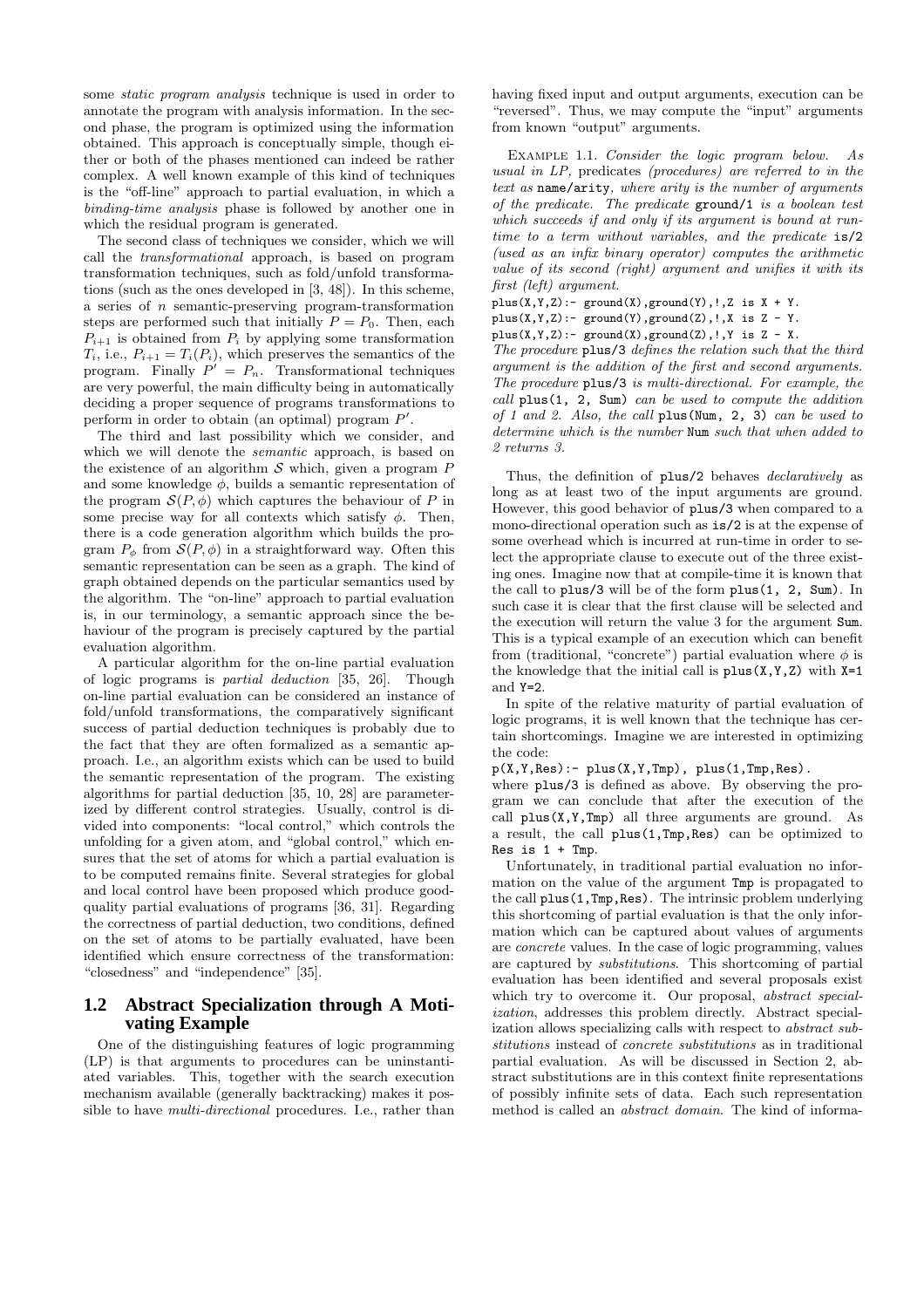tion which can be captured by abstract substitutions varies from one abstract domain to another. For example, we can have an abstract domain which allows capturing type information.<sup>1</sup> Such domain can be used to determine that in the call plus(1,Tmp,Res) the argument Tmp is bound to a number. We can use this information in order to abstractly execute the two ground terms in the first clause of plus/3 to the value true. We can even execute the !/0 procedure call and eliminate the rest of clauses for  $plus/3^2$ . We can thus optimize the original program to:

 $p(X, Y, Res) := plus(X, Y, Tmp)$ , Res is  $1 + Tmp$ .

Also, the call  $plus(X, Y, Tmp)$  can be optimized. Since  $Tmp$ is a variable which is local to the clause, it can be determined to be a free variable (and thus definitely not ground). Thus, the program can be optimized to:

 $p(X, Y, Res) := plus1(X, Y, Tmp)$ , Res is  $1 + Tmp$ .

 $plus1(X,Y,Z):=$  ground(X), ground(Y), !, Z is  $X + Y$ .

where plus1/3 is a specialized version of plus/3. Generalizing from the examples above we can develop a specialization system which is able to perform the optimizations shown above. The specialization system will be able to: (1) capture more general information than traditional substitutions, i.e., it will capture abstract substitutions, (2) propagate such information in a correct way using a suitable semantics, and (3) carry out the optimizations enabled by the information available.

In the rest of the paper we present such a system. The structure of the paper is as follows. After recalling some basic concepts of abstract interpretation in Section 2, we present the concept of abstract executability in Section 3. Then we introduce our generic abstract multiple specialization framework in Section 4. We continue with several applications of abstract multiple specialization: in the context of automatic program parallelization in Section 5, optimization of dynamic scheduling in Section 6, and partial evaluation in Section 7. Finally, Section 8 discusses related work and Section 9 presents some conclusions.

### **2. ABSTRACT INTERPRETATION**

Static Program analysis aims at deriving at compile-time certain properties of the run-time behavior of a program. We provide some background and notation on abstract interpretation [6], which is arguably one of the most successful techniques for static program analysis.

In abstract interpretation, the execution of the program is "simulated" on an *abstract domain*  $(D_{\alpha})$  which is simpler than the actual, *concrete domain*  $(D)$ . An abstract value is a finite representation of a, possibly infinite, set of actual values in the concrete domain  $(D)$ . The set of all possible abstract semantic values represents an abstract domain  $D_{\alpha}$ which is usually a complete lattice or cpo which is ascending chain finite. However, for this study, abstract interpretation is restricted to complete lattices over sets both for the concrete  $\langle 2^D, \subseteq \rangle$  and abstract  $\langle D_\alpha, \sqsubseteq \rangle$  domains.

Abstract values and sets of concrete values are related via a pair of monotonic mappings  $\langle \alpha, \gamma \rangle$ : abstraction  $\alpha : 2^D \rightarrow$ 

 $D_{\alpha}$ , and *concretization*  $\gamma : D_{\alpha} \to 2^D$ , such that

$$
\forall x \in 2^D : \ \gamma(\alpha(x)) \supseteq x \quad \text{and} \quad \forall y \in D_\alpha : \ \alpha(\gamma(y)) = y.
$$

Note that in general  $\sqsubseteq$  is induced by  $\subseteq$  and  $\alpha$  (in such a way that  $\forall \lambda, \lambda' \in D_{\alpha} : \lambda \sqsubseteq \lambda' \Leftrightarrow \gamma(\lambda) \subseteq \gamma(\lambda')$ . Similarly, the operations of least upper bound  $(L)$  and greatest lower *bound* ( $\Box$ ) mimic those of  $2^D$  in some precise sense.

EXAMPLE 2.1 (A DOMAIN FOR MODE ANALYSIS).

Consider the following toy abstract domain  $D_{\alpha}$  which captures mode information (i.e., the state of instantiation of program variables upon procedure call). An abstract substitution  $\lambda$  over a set of variables  $\overline{X} = \{X_1, \ldots, X_n\}$  assigns to each variable  $X_i$  a value v in the set {ground, var, any} where each v represents an infinite set of terms. The fact that a variable  $X_i$  is assigned an abstract value v indicates that  $X_i$  will be bound at run-time to some term belonging to v. ground is the set of all terms without variables; var is the set of unbound variables (possibly aliased to other unbound variables); and any is the set of all terms. The abstract domain is complemented by the abstract substitutions  $\perp$  and  $\top$ . As usual in abstract interpretation,  $\perp$  denotes the abstract substitution such that  $\gamma(\perp) = \emptyset$ . The substitution  $\top$  is such that  $\gamma(\top) = D$ . In our domain,  $\top$  corresponds to assigning any to each variable in  $\overline{X}$ .  $\Box$ 

Since our discussion will concentrate on logic programs, we also recall some classical definitions in logic programming. An *atom* has the form  $p(t_1, ..., t_n)$  where p is a predicate symbol and the  $t_i$  are terms. We often use  $\bar{t}$  to denote a tuple of terms. A *clause* is of the form  $H: -B_1, \ldots, B_n$ where H, the head, is an atom and  $B_1, \ldots, B_n$ , the body, is a possibly empty finite conjunction of atoms. Atoms in the body of a clause are often called *literals*. A *program* is a finite sequence of clauses.

#### **2.1 Goal-Dependent analysis**

Goal-dependent analyses are characterized by generating information which is valid only for a restricted set of calls to a predicate, as opposed to goal-independent analyses whose results are valid for any call to the predicate. Goaldependent analyses allow obtaining results which are specialized (restricted) to a given context. As a result, they provide in general better (stronger) results than goal-independent analyses. In addition, goal-dependent analyses provide information on both the call and success states for each predicate, whereas goal-independent analyses in principle only provide information on success states of predicates. For these reasons, and since program specialization greatly relies on information about call states to predicates, we will restrict the discussion to goal-dependent analyses.

In order to improve the accuracy of goal-dependent analyses, some kind of description of the initial calls to the program should be given.<sup>3</sup> With this aim, we will use entry declarations in the spirit of [2]. Their role is to restrict the starting points of analysis to only those calls which satisfy a declaration of the form ':- entry Pred : Call. ' where Call is an abstract call substitution for Pred. For example, the following declaration informs the analyzer that at run-time all initial calls to the predicate qsort/2 will have a term without variables in the first argument position: :- entry  $qsort(A, B)$  :  $ground(A)$ .

<sup>&</sup>lt;sup>1</sup>Alternatively we could use an abstract domain which captures groundness information natively and obtain the same optimized program.

<sup>&</sup>lt;sup>2</sup>The procedure call  $\frac{1}{10}$  is used to eliminate other alternatives.

 $3$ Predicate calls which are not initial will be called *internal*.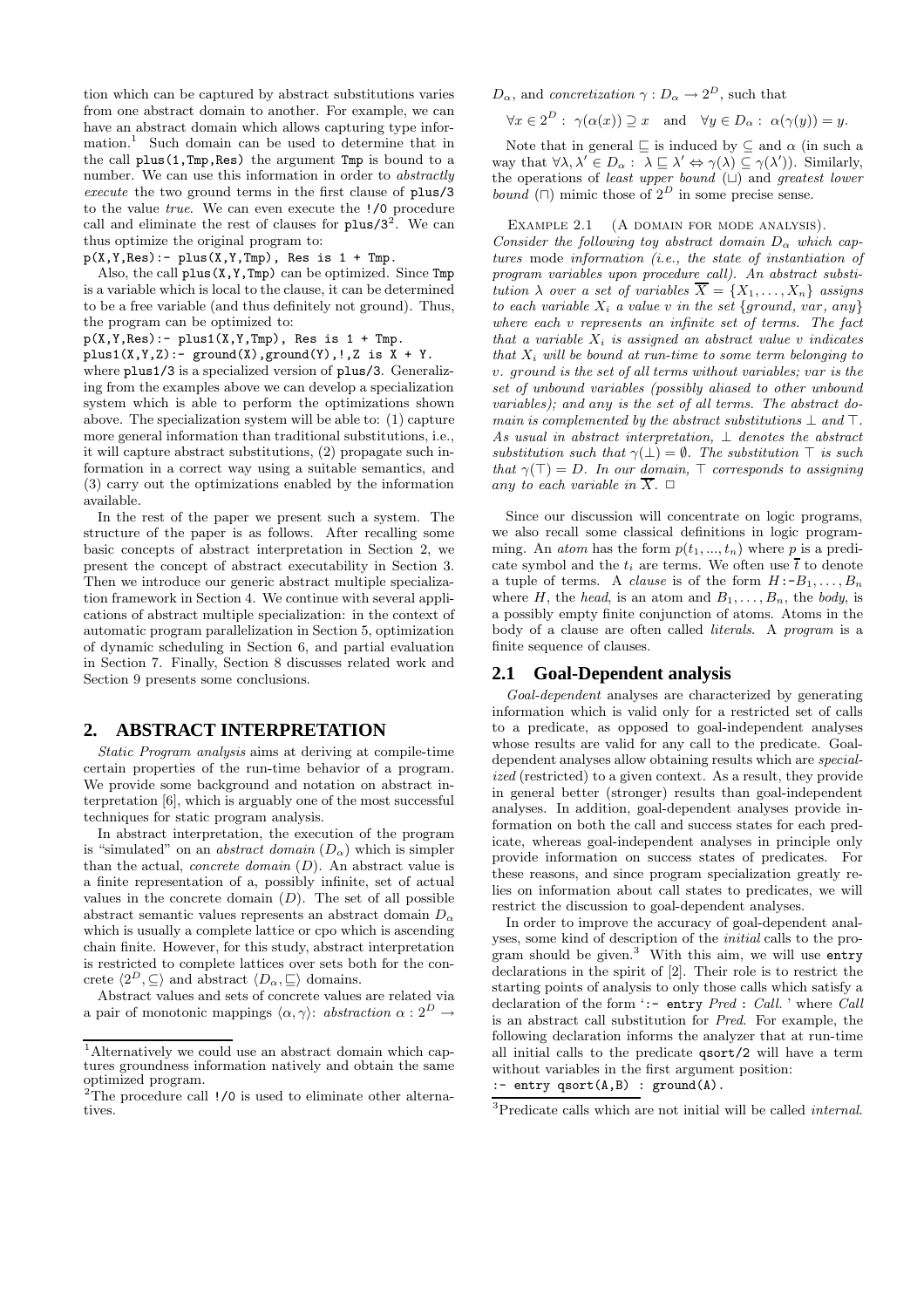| Property                          | Definition                    | Sufficient condition                                     |
|-----------------------------------|-------------------------------|----------------------------------------------------------|
| $L$ is abstractly                 | $RT(L, P) \subseteq TS(L, P)$ | $\exists \lambda' \in A_{TS}(\overline{B}, D_{\alpha}):$ |
| executable to <i>true</i> in $P$  |                               | $\lambda_L \sqsubset \lambda'$                           |
| $L$ is abstractly                 | $RT(L, P) \subseteq FF(L, P)$ | $\exists \lambda' \in A_{FF}(\overline{B}, D_{\alpha}):$ |
| executable to <i>false</i> in $P$ |                               | $\lambda_L\sqsubset\lambda'$                             |

|  |  | Table 1: Abstract Executability |
|--|--|---------------------------------|
|--|--|---------------------------------|

Though our framework allows having several entry declarations (for the same or different exported predicates), for the sake of clarity of the presentation we restrict ourselves to having one entry declaration only. Also, CiaoPP [21] supports a more general language, which includes properties defined in the source language [40]. In this setting, goal dependent abstract interpretation takes as input (1) a program P (2) an atom p, (3) an abstract substitution  $\lambda$  in (4) an abstract domain  $D_{\alpha}$  which describes restrictions on the initial values, and computes a set of triples  $Analysis(P, p, \lambda, D_{\alpha})$  $=\{\langle p_1, \lambda_1^c, \lambda_1^s \rangle, \ldots, \langle p_n, \lambda_n^c, \lambda_n^s \rangle\}.$  In each triple  $\langle p_i, \lambda_i^c, \lambda_i^s \rangle,$  $p_i$  is an atom and  $\lambda_i^c$  and  $\lambda_i^s$  are, respectively, the abstract call and success substitutions. $4$  Due to space limitations, and given that it is now well understood, we do not describe here how we compute  $Analysis(P, p, \lambda, D_{\alpha})$ . More details can be found in [22, 44] and their references. Given  $Analysis(P, p, \lambda, D_{\alpha}) = \{ \langle p_1, \lambda_1^c, \lambda_1^s \rangle, \ldots, \langle p_n, \lambda_n^c, \lambda_n^s \rangle \},$  correctness of abstract interpretation guarantees that the following propositions hold:

PROPOSITION 2.2 (CORRECTNESS W.R.T. SUCCESSES). The abstract success substitutions cover all the concrete success substitutions which appear during execution, i.e.,  $\forall i = 1..n \; \forall \theta_c \in \gamma(\lambda_i^c)$  if  $p_i \theta_c$  succeeds in P with computed answer substitution  $\theta_s$  then  $\theta_s \in \gamma(\lambda_i^s)$ .

PROPOSITION 2.3 (CORRECTNESS W.R.T. CALLS). The abstract call substitutions cover all the concrete calls which appear during executions described by  $\langle p, \lambda \rangle$ . I.e., for any concrete call c originated from an initial goal  $p\theta$  s.t.  $\theta \in \gamma(\lambda) : \exists \langle p_j, \lambda_j^c, \lambda_j^s \rangle \in Analysis(P, p, \lambda, D_\alpha) \text{ s.t. } c = p_j \theta'$ and  $\theta' \in \gamma(\lambda_j^c)$ .

Proposition 2.3 is related to the closedness condition [35] required in partial deduction. A tuple  $\langle p_j, \lambda_j^c, \perp \rangle$  indicates that all calls to predicate  $p_j$  with substitution  $\theta \in \gamma(\lambda_j^c)$ either fail or loop, i.e., they do not produce any success substitutions. An analysis is said to be *multivariant* if more than one triple  $\langle p, \lambda_1^c, \lambda_1^s \rangle, \ldots, \langle p, \lambda_n^c, \lambda_n^s \rangle$   $n > 1$  with  $\lambda_i^c \neq \lambda_j^c$ for some  $i, j$  may be computed for the same predicate  $p$ .

### **3. ABSTRACT EXECUTABILITY**

The concept of abstract executability [17, 45] allows reducing at compile-time certain program fragments to the values true, false, or error, or to a simpler program fragment, by application of the information obtained via abstract interpretation. This allows optimizing and transforming the program (and also detecting errors at compile-time in the case of *error*).

For simplicity, we will limit herein the discussion to reducing a procedure call or program fragment L (for example, a "literal" in the case of logic programming) to either true or false. Each run-time invocation of the procedure call L will have a *local environment* which stores the particular values of each variable in L for that invocation. We will use  $\theta$  to denote this environment (composed of assignments of values to variables, i.e., substitutions) and the restriction (projection) of the environment  $\theta$  to the variables of a procedure call L is denoted  $\theta|_L$ .

We now introduce some definitions. Given a procedure call L to a predicate which performs no side-effects in a program  $P$  we define the *trivial success set* of  $L$  in  $P$  as  $TS(L, P) = {\theta|_L : L\theta$  succeeds exactly once in P with empty answer substitution  $(\epsilon)$ . Similarly, given a procedure call L from a program  $P$  we define the *finite failure set* of  $L$  in P as  $FF(L, P) = {\theta|_L : L\theta \text{ fails finitely in } P}.$ 

Finally, given a procedure call  $L$  from a program  $P$  we define the *run-time substitution set* of  $L$  in  $P$ , denoted  $RT(L, P)$ , as the set of all possible substitutions (run-time environments) in the execution state just prior to executing  $L$  in any possible execution of program  $P$ .

Table 1 shows the conditions under which a procedure call  $L$  is abstractly executable to either *true* or *false*. In spite of the simplicity of the concepts, these definitions are in general not directly applicable in practice since  $RT(L, P)$ ,  $TS(L, P)$ , and  $FF(L, P)$  are generally not known at compile time. However, a *collecting semantics* is generally used as concrete semantics for abstract interpretation so that analysis computes for each procedure call  $L$  in the program and abstract substitution  $\lambda_L$  which is a safe approximation of  $RT(L, P)$ , i.e.  $\forall L \in P$ .  $RT(L, P) \subseteq \gamma(\lambda_L)$ .

Also, under certain conditions we can compute either automatically or by hand sets of abstract values  $A_{TS}(\overline{L}, D_{\alpha})$ and  $A_{FF}(\overline{L}, D_{\alpha})$  where  $\overline{L}$  stands for the *base form* of L, i.e., all the arguments of  $L$  contain distinct free variables. Intuitively, they contain abstract values in domain  $D_{\alpha}$  which guarantee that the execution of  $\overline{L}$  trivially succeeds (resp. finitely fails). Soundness requires that  $\forall \lambda \in A_{TS}(\overline{L}, D_{\alpha})$  $\gamma(\lambda) \subseteq TS(\overline{L}, P)$  and  $\forall \lambda \in A_{FF}(\overline{L}, D_{\alpha})$   $\gamma(\lambda) \subseteq FF(\overline{L}, P)$ .

Even though the simple optimizations illustrated above may seem of narrow applicability, in fact for many builtin procedures such as those that check basic types or which inspect the structure of data, even these simple optimizations are indeed very relevant. Two non-trivial examples are their application to simplifying independence tests in program parallelization [45], discussed in Section 5, and the optimization of delay conditions in logic programs with dynamic procedure call scheduling order [41], discussed in Section 6.

Also, the class of optimizations which can be performed can be made to cover traditional lower-level optimizations as well, provided the lower-level code to be optimized is

<sup>4</sup>Actually, the analyzers used in practice generate information not only at the predicate level, as stated here for simplicity, but also at the clause literal level.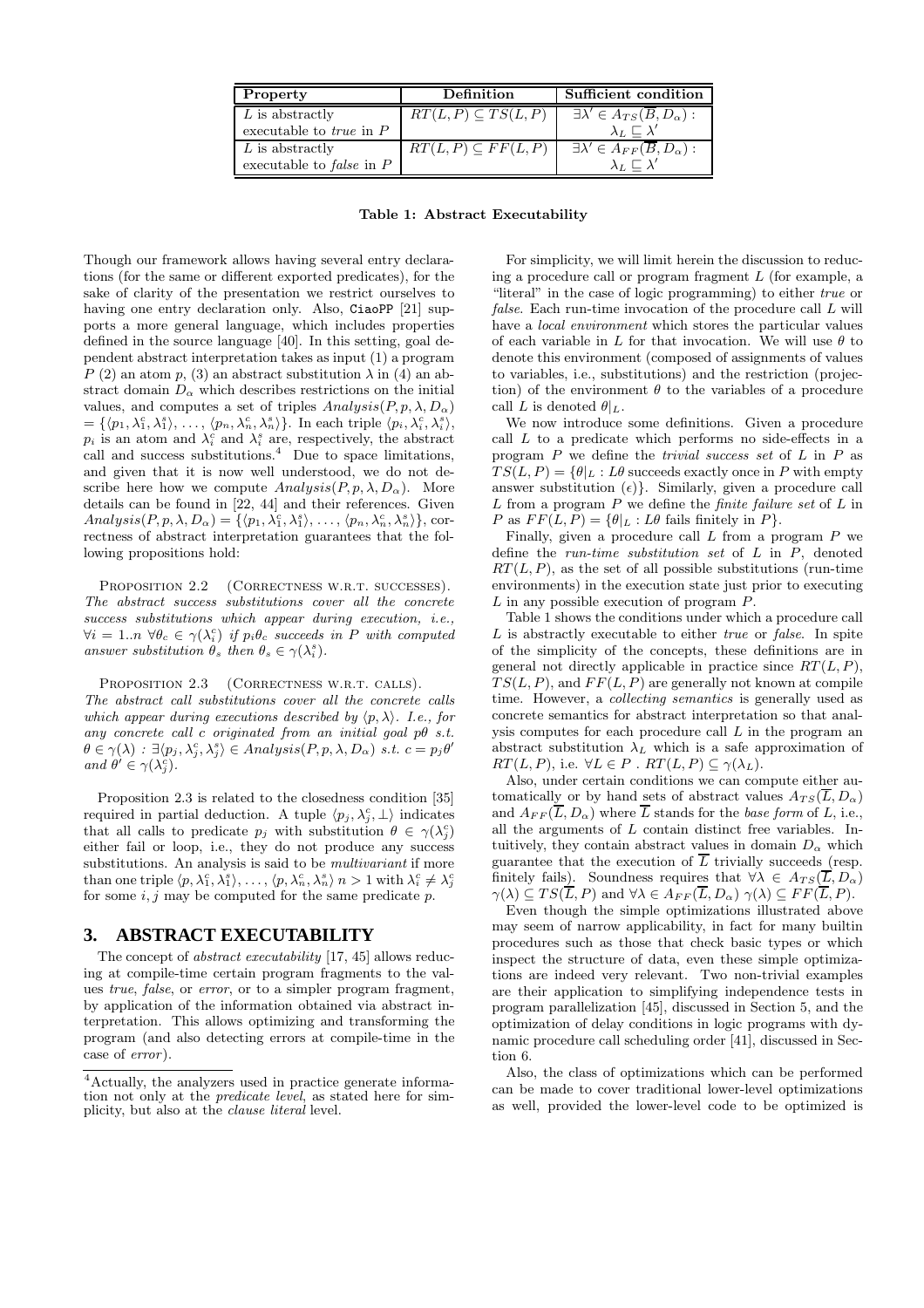"reflected" (i.e., is made explicit) at the source level or if the abstract interpretation is performed directly at the object level.

# **4. ABSTRACT MULTIPLE SPECIALIZA-TION**

The traditional approach used in analysis-based optimizing compilers is to first analyze the program and then use the information in  $Analysis(P, p, \lambda, D_{\alpha})$  to annotate the program with information which is then used for optimization. Often, the underlying analysis algorithm is multivariant. However, analysis information for the different versions of a procedure call is "flattened", i.e., "lubbed" together before being used for optimization. Though this approach allows important optimizations, it produces optimizations which may be suboptimal when compared with the optimizations which could be achieved if separate specializations were implemented for the different versions considered by multi-variant analysis. More precisely, suppose  $\{\langle p_j, \lambda_1^c, \lambda_1^s \rangle, \ldots, \langle p_j, \lambda_n^c, \lambda_n^s \rangle\}$   $n > 1$  are the tuples in Analysis( $P, p, \lambda, D_\alpha$ ) for predicate  $p_i$ . Generally, only one version for  $p_i$  is implemented, which is equivalent to specializing  $p_j$  w.r.t.  $\lambda_1^c \sqcup \lambda_2^c, \ldots \sqcup \lambda_n^c$ .

The main idea that we will exploit is to generate a different version of  $p_j$  for each tuple  $\langle p_j, \lambda_i^c, \lambda_i^s \rangle$ . Then, each version can be specialized w.r.t.  $\lambda_i^c$  regardless of the rest of the call substitutions  $\lambda_j^c \ \forall j \neq i$ . Hopefully, this will lead to further opportunities for optimization in each particular version. Note that if analysis terminates the number of tuples in  $Analysis(P, p, \lambda, D_{\alpha})$  for each predicate must be finite, and thus the resulting program will be finite. We will refer to this kind of specialization as abstract multiple specialization [43, 45]. An important observation here is that abstract multiple specialization is not a program with annotations approach but rather a semantic approach in the terminology of Section 1.1.

#### **4.1 Analysis And–Or Graphs**

Traditional, goal dependent abstract interpreters for LP based on Bruynooghe's analysis framework [1], in order to compute  $Analysis(P, p, \lambda, D_{\alpha})$ , construct an and–or graph which corresponds to (or approximates) the abstract semantics of the program. We will denote by  $AO(P, p, \lambda, D_{\alpha})$  the and–or graph computed by the analyzer for a program P with calling pattern  $\langle p, \lambda \rangle$  using the domain  $D_{\alpha}$ . Such and– or graph can be viewed as a finite representation of the (possibly infinite) set of and–or trees explored by the (possibly infinite) concrete execution. Concrete and–or trees which are infinite can be represented finitely through a widening into a rational tree. Also, the use of abstract values instead of concrete ones allows representing infinitely many concrete execution trees with a single abstract analysis graph. Finiteness of  $AO(P, p, \lambda, D_{\alpha})$  (and thus termination of analysis) is achieved by considering an abstract domain  $D_{\alpha}$  with certain characteristics (such as being finite, or of finite height, or without infinite ascending chains) or by the use of a widening operator [6].

The graph has two sorts of nodes: those which correspond to atoms (called or–nodes) and those which correspond to clauses (called *and–nodes*). Or–nodes are triples  $\langle p_i, \lambda_i^c, \lambda_i^s \rangle$ . As before,  $\lambda_i^c$  and  $\lambda_i^s$  are, respectively, a pair of abstract call and success substitutions for the atom  $p_i$ . For clarity,

in the figures the atom  $p_i$  is superscripted with  $\lambda^c$  to the left and  $\lambda^s$  to the right of  $p_i$  respectively. For example, the or-node  $\langle p(A), \{\}, \{A/a\}\rangle$  is depicted in the figure as  ${p(A)^{\{A/a\}}}.$  And–nodes are pairs  $\langle Id, H \rangle$  where Id is a unique identifier for the node and  $H$  is the head of the clause to which the node corresponds. In the figures, they are represented as triangles and  $H$  is depicted to the right of the triangles. Note that the substitutions (atoms) labeling and– nodes are concrete whereas the substitutions labeling or– nodes are abstract. Finally, squares are used to represent the empty (true) atom. Or–nodes have arcs to and–nodes which represent the clauses with which the atom (possibly) unifies. And–nodes have arcs to or–nodes which represent the atoms in the body of the clause. Note that several instances of the same clause may exist in the analysis graph of a program. In order to avoid conflicts with variable names, clauses are standardized apart before adding to the analysis graph the nodes which correspond to such clause.

Intuitively, analysis algorithms are just graph traversal algorithms which, given P, p,  $\lambda$ , and  $D_{\alpha}$ , build  $AO(P, p, \lambda, D_{\alpha})$ by processing program clauses from left to right, adding the required nodes, and computing success substitutions until a global fixpoint is reached. For a given  $P, p, \lambda$ , and  $D_{\alpha}$  there may be many different analysis graphs. However, there is a unique least analysis graph which gives the most precise information possible. This analysis graph corresponds to the least fixpoint of the abstract semantic equations. Each time the analysis algorithm creates a new or–node for some  $p_i$  and  $\lambda_i^c$  and before computing the corresponding  $\lambda_i^s$ , it checks whether  $Analysis(P, p, \lambda, D_{\alpha})$  already contains a tuple for (a variant of)  $p_i$  and  $\lambda_i^c$ . If that is the case, the ornode is not expanded and the already computed  $\lambda_i^s$  stored in  $Analysis(P, p, \lambda, D_{\alpha})$  is used for that or-node. This is done both for efficiency and for avoiding infinite loops when analyzing recursive predicates. As a result, several instances of the same or–node may appear in AO, but only one of them is expanded. We denote by expansion $(N)$  the instance of the or-node  $N$  which is expanded. If there is no tuple for  $p_i$  and  $\lambda_i^c$  in  $Analysis(P, p, \lambda, D_\alpha)$ , the ornode is expanded,  $\lambda_i^s$  computed, and  $\langle p_i, \lambda_i^c, \lambda_i^s \rangle$  added to Analysis( $P, p, \lambda, D_{\alpha}$ ). Note that the success substitutions  $\lambda_i^s$  stored in  $Analysis(P, p, \lambda, D_\alpha)$  are tentative and may be updated during analysis. Only when a global fixpoint is reached the success substitutions are safe approximations of the concrete success substitutions.

For clarity of the presentation, in the examples below we use the concrete domain as abstract domain. However, this cannot be done in general since analysis may not terminate. We will present other examples with more realistic domains later in the paper.

EXAMPLE 4.2. Consider the simple example program below taken from [28]. Figure 1 depicts a possible result of analysis for the initial call  $p(A)$  with A unrestricted. The dotted arc indicates that the corresponding or–nodes have renamings of the same abstract call substitution.  $p(X) := q(X), r(X).$ 

- 
- $q(a)$ .
- $q(X) := q(X)$ .
- $r(a)$ .  $r(b)$ .

Clearly, in the example program above the clause  $r(b)$ is useless and could be eliminated. Note that analysis has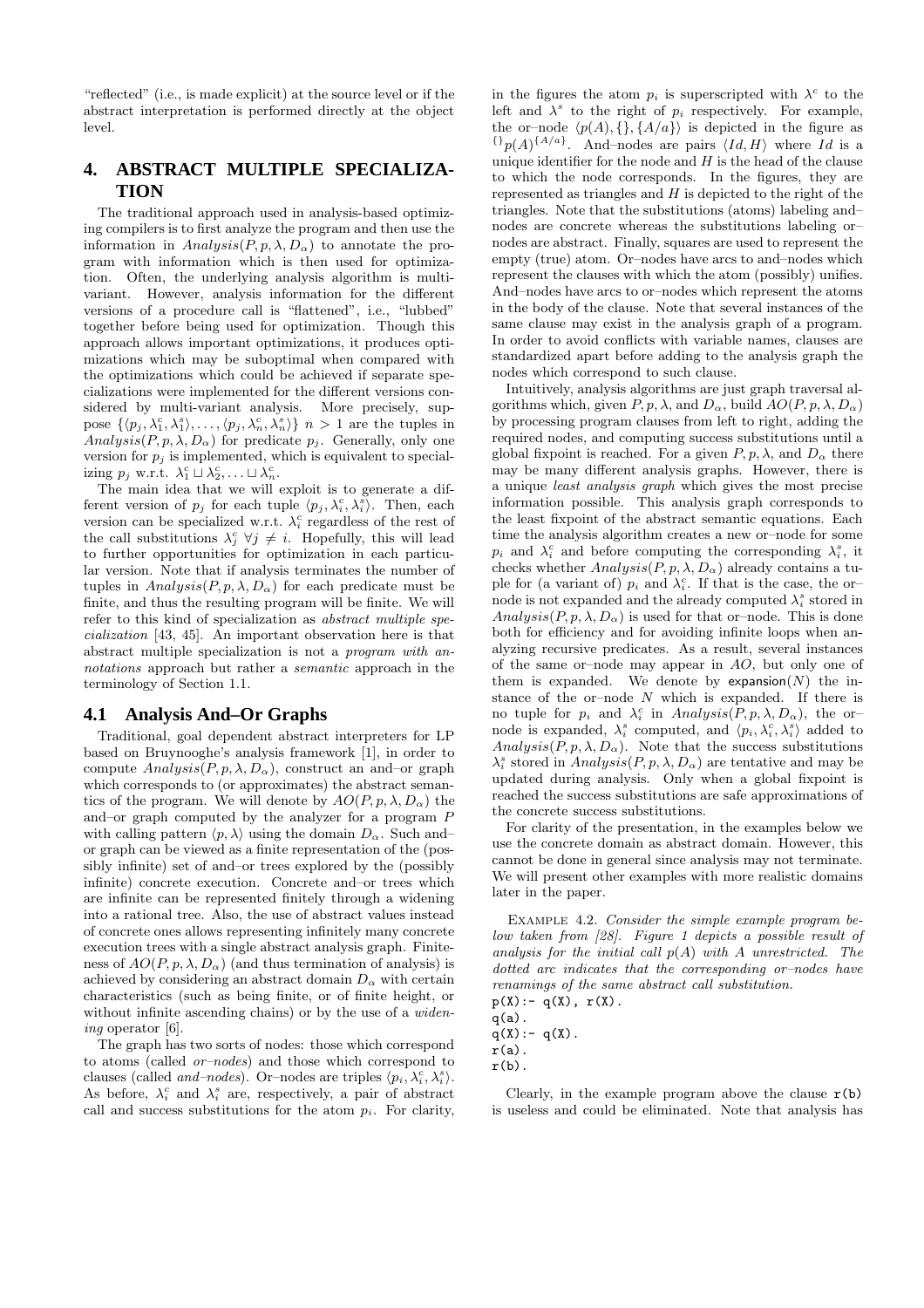ALGORITHM 4.1 (CODE GENERATION). Given Analysis(P, p,  $\lambda$ ,  $D_{\alpha}$ ) and  $AO(P, p, \lambda, D_{\alpha})$  generated by analysis for a program P an atom p with abstract substitution  $\lambda \in D_{\alpha}$  do:

- For each tuple  $N = \langle a(\bar{t}), \lambda^c, \lambda^s \rangle \in Analysis(P, p, \lambda, D_\alpha)$  generate a distinct predicate with name  $pred_N = \mathsf{name}(\langle a(\overline{t}), \lambda^c, \lambda^s \rangle).$
- Each predicate  $pred_N$  is defined by the sequence of clauses
	- $(pred_N(\bar{t}_1) :- b'_1) :: ... :: (pred_N(\bar{t}_n) :- b'_n)$ where expansion $(N, AO) = O_N$  and  $\mathsf{children}(O_N, AO) = \langle Id_1, p_1(\overline{t}_1)\rangle :: \ldots :: \langle Id_i, p_i(\overline{t}_i)\rangle :: \ldots :: \langle Id_n, p(\overline{t}_n)\rangle$
- Each body  $b_i$  is defined as
	- $-b_i' = (pred_{i1}(\overline{t}_{i1}), \ldots, pred_{ik_i}(\overline{t}_{ik_i}))$ where  $pred_{ij} = \textsf{name}(\langle a_{ij}(\overline{t}_{ij}), \lambda_{ij}^c, \lambda_{ij}^s \rangle), \text{ and}$  $\mathsf{children}(\langle Id_i, p_i(\overline{t}_i)\rangle, AO) = \langle a_{i1}(\overline{t}_{i1}), \lambda^c_{i1}, \lambda^s_{i1}\rangle::\ldots::\langle a_{ik_i}(\overline{t}_{ik_i}), \lambda^c_{ik_i}, \lambda^s_{ik_i}\rangle.$

#### Figure 2: Algorithm for Code Generation



Figure 1: And–or analysis graph for a recursive program

determined that in all successes of  $q(X)$ , and thus in calls to  $r(X)$ , the argument X will be bound to the value a. This is achieved by performing a fixpoint computation on the success values of  $q(X)$ . This is why in Figure 1 the or-node  $\langle r(X), \{X/a\}, \{X/a\} \rangle$  only has one child (and–node).

### **4.2 Code Generation from an And–Or Graph**

After introducing some notation, Algorithm 4.1 which generates a program from an analysis and–or graph is presented in Figure 2. Given a non-root node  $N$ , we denote by  $parent(N, AO)$  the node  $M \in AO$  such that there is an arc from  $M$  to  $N$  in  $AO$ , and children $(N, AO)$  is the sequence of nodes  $N_1 :: \ldots :: N_n$   $n \geq 0$  such that there is an arc from N to N' in AO iff  $N' = N_i$  for some i and  $\forall i, j = 0, \ldots, n$ . N<sub>i</sub> is to the left of  $N_i$  in AO iff  $i < j$ . Note that children $(N, AO)$ may be applied both to or– and and–nodes. We assume the existence of an injective function name which (1) given Analysis( $P, p, \lambda, D_{\alpha}$ ) returns a unique predicate name for each tuple and (2)  $\mathsf{name}(\langle q(\bar{t}), \lambda^c, \lambda^s \rangle) = q$  iff  $q(\bar{t}) = p$  (the exported predicate) and  $\lambda^c = \lambda$  (the restriction on initial calls), to ensure that top-level – exported – predicate names are preserved.

Basically, the algorithm for code generation shown in Figure 2 creates a different version (predicate) name for each

different (abstract) call substitution  $\lambda^c$  to each predicate  $p_i$  in the original program. This is easily done by associating a version to each or–node. Note that in principle such versions are identical except that atoms in clause bodies are renamed to always call the appropriate version. Let  $AO(P, p, \lambda, D_{\alpha})$  be an and-or graph. We denote by  $P' =$  $code\_gen(AO(P, p, \lambda, D_{\alpha}))$  that P' is the program obtained by applying Algorithm 4.1 to  $AO(P, p, \lambda, D_\alpha)$ . Correctness of P' w.r.t. P for all initial calls  $p\theta$  with  $\theta \in \gamma(\lambda)$  is given by the correctness of the abstract interpretation procedure, as the extended program  $P'$  is obtained by simply materializing the (implicit) program with multiple versions from which the analysis has obtained its information.

EXAMPLE 4.3. The program generated by the code generation algorithm for the and–or graph in Figure 1 is shown below. The useless clause  $r(b)$  has been eliminated.  $p(X) := q(X), r(X)$ .  $q(a)$ .

 $q(X) := q(X)$ .

 $r(a)$ .

The example above shows how the use of and–or graphs allows removing useless clauses. The example below shows how generating multiple specialized versions of a predicate can lead to optimizations which are not possible if only one version were implemented.

EXAMPLE 4.4. Consider again the program  $P$  in Example 1.1. The and–or graph  $AO(P, p, \top, D_{\alpha})$  where  $D_{\alpha}$  is a domain which captures mode information will have two ornodes for predicate plus/3 with different abstract call substitutions (we abbreviate ground by g):

 $\langle plus(X',Y',Z'), \{Z'/var\}, \{X'/g, Y'/g, Z'/g\} \rangle$  and  $\langle plus(X'', Y'', Z''), \{X''/g, Y''/g\}, \{X''/g, Y''/g, Z''/g\} \rangle.$ Now each of these call patterns can be optimized separately by abstractly executing the groundness tests. The final specialized program obtained is shown below:  $p(X, Y, Res)$  :-  $plus1(X, Y, Tmp)$ ,  $plus2(1, Tmp, Res)$ .

 $plus1(X,Y,Z)$  :- ground(X), ground(Y), !, Z is X+Y.  $plus2(X,Y,Z)$  :- Z is X+Y.

Note that this program could be further improved by unfolding the call plus2(1,Tmp,Res). This will be further discussed in Section 7. Also, two versions have been generated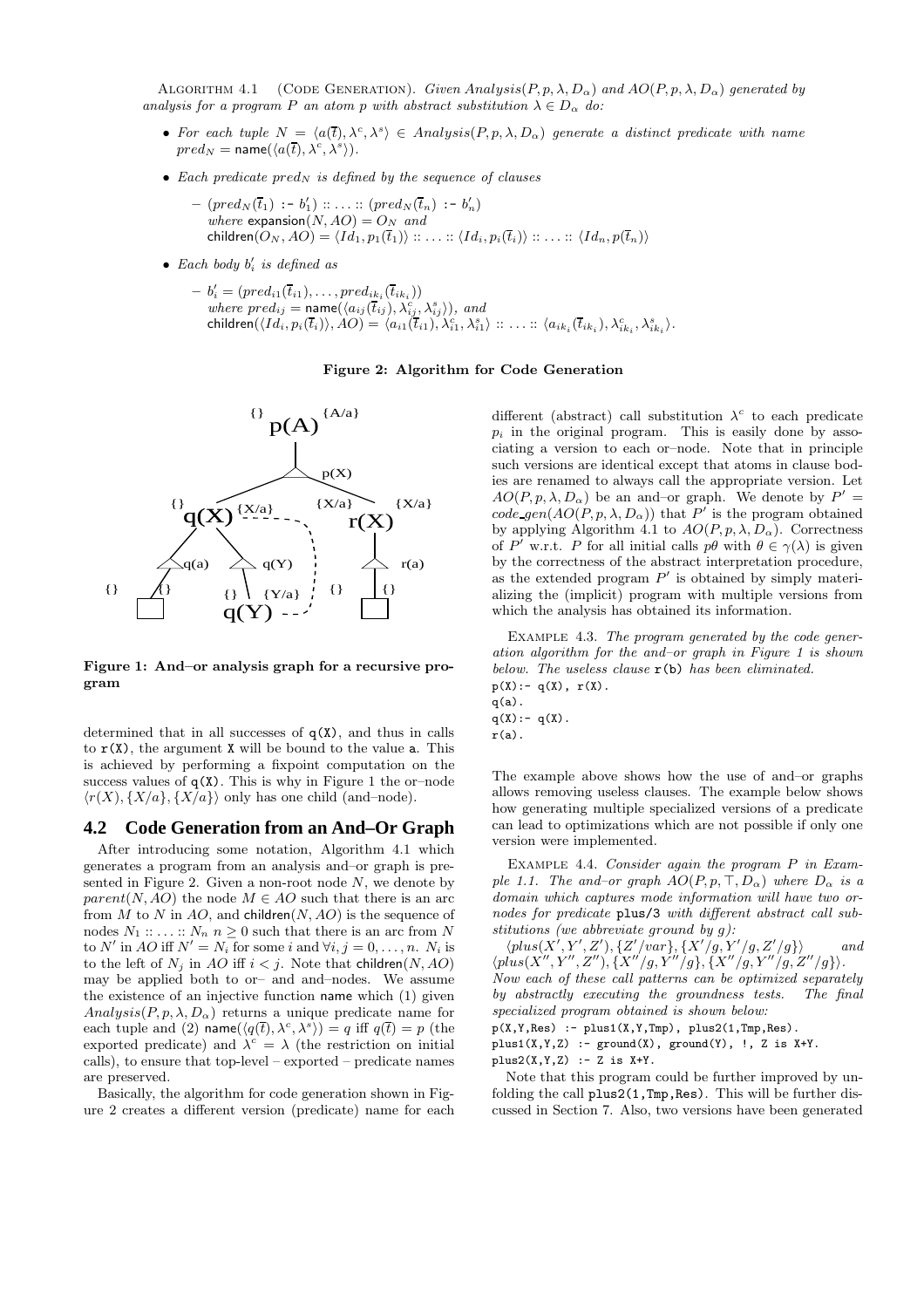for predicate plus/3, namely plus1/3 and plus2/3. In order to avoid code explosion our system performs a minimizing step a posteriori on the and–or graph in order to produce the minimal number of versions while maintaining all optimizations [45].

# **5. PROGRAM PARALLELIZATION**

The final aim of parallelism is to achieve the maximum speed (effectiveness) while computing the same solution (correctness) as the sequential execution. The two main types of parallelism which can be exploited in logic programs are well known: or-parallelism and and–parallelism. In this work we concentrate on the case of and–parallelism. And-parallelism refers to the parallel execution of the literals in the body of a clause. See, for example, [18] and its references. If only independent goals are executed in parallel, both correctness and efficiency can be ensured [23].

## **5.1 The Annotation Process and Run-time Tests**

The annotation (parallelization) process can be viewed as a source–to–source transformation from standard Prolog to a parallel dialect. Herein, we will use the & operator [20]. Execution of literals separated by & is performed in parallel if sufficient processors are available. Otherwise they will be executed sequentially.

The automatic parallelization process is performed as follows [37]: firstly, if requested by the user, the Prolog program is analyzed using one or more global analyzers. Secondly, since side–effects cannot be allowed to execute freely in parallel, the original program is analyzed using the global analyzer described in [38] which propagates the side–effect characteristics of builtins determining the scope of side– effects. Finally, the annotators perform a source–to–source transformation of the program in which each clause is annotated with parallel expressions and conditions which encode the notion of independence used. In doing this they use the information provided by the global analyzers mentioned before.

# **5.2 An Example: Matrix Multiplication**

A Prolog program for matrix multiplication is shown be-<br>low The declaration:-module(mmatrix,[mmultiply/3]), is The declaration :-module(mmatrix, $[mmultiply/3]$ ). is used by the (goal dependent) analyzer to determine that only calls to mmultiply/3 may appear in top-level queries. In this case no information is given about the arguments in calls to the predicate mmultiply/3 (however, this could be done using one or more entry declarations [2]).

:-module(mmatrix,[mmultiply/3]).

```
mmultiply([],_,[]).mmultiply([V0|Rest], V1, [Result|Others]):-
   multiply(V1,V0,Result), mmultiply(Rest, V1, Others).
multiply([],_,[]).multiply([V0|Rest], V1, [Result|Others]):-
   vmul(V0,V1,Result), multiply(Rest, V1, Others).
vmul([],[],0).
vmul([H1|T1], [H2|T2], Result):-
   Product is H1*H2, vmul(T1,T2, Newresult),
   Result is Product+Newresult.
```
If, for example, we want to specialize the program for the case in which the first two arguments of mmultiply/3 are ground values and we inform the analyzer about this, the program would be parallelized without the need for any run-time tests. In our case the analyzer must in principle



Figure 4: Call Graph of Specialized mmatrix

assume no knowledge regarding the instantiation state of the arguments at the module entry points.

Figure 3 contains the result of automatic parallelization under these assumptions. if-then-elses are written

(cond -> then ; else), i.e., using standard Prolog syntax. The predicate vmul/3 is not shown in Figure 3 because automatic parallelization has not detected any profitable parallelism in it (due to granularity control) and its code remains the same as in the original program.

It is clear from Figure 3 that a good number of run-time tests has been introduced during the parallelization process. If the tests succeed the parallel code is executed. Otherwise the original sequential code is executed. The boolean test  $indep(X, Y)$  succeeds if and only if X and Y have no variables in common. For conciseness and efficiency, a series of tests indep(X1,X2),  $\dots$ , indep(Xn-1,Xn) is written as  $indep([X1,X2], ..., [Xn-1,Xn]]).$ 

Clearly, these tests may cause considerable overhead in run-time performance, to the point of not even knowing at first sight if the parallelized program will offer speedup, i.e., if it will run faster than the sequential one. We will use abstract multiple specialization in order to reduce the run-time overhead and increase the speedup of parallel execution.

It is important to mention that abstract multiple specialization is able to automatically detect and extract some invariants in recursive loops: once a certain run-time test has succeeded it does not need to be checked in the following recursive calls [17]. Figure 4 shows the call graph of the specialized parallel program. The program itself is not shown for space limitations but can be found in [45]. In the figure, mm stands for mmultiply/3 and m for multiply/3. In the and–or graph computed by analyis there are two or–nodes for predicate mmultiply/3, four for multiply/3, and eight for vmul/3. The minimization algorithm collapses all or– nodes for vmul/3 into one since the different call patterns do not lead to interesting optimizations. However, two versions are generated for mm: mm and mm1 and four for m. In Figure 4 edges are labeled with the number of tests which are avoided in each call to the corresponding version with respect to the non specialized program. For example, g+3i means that each execution of this specialized version avoids a groundness and three independence tests. It can be seen in the figure that once the groundness test in any of mm, m1, or m2 succeeds, it is detected as an invariant, and the more optimized versions mm1, m3, and m4 respectively will be used in all remaining iterations.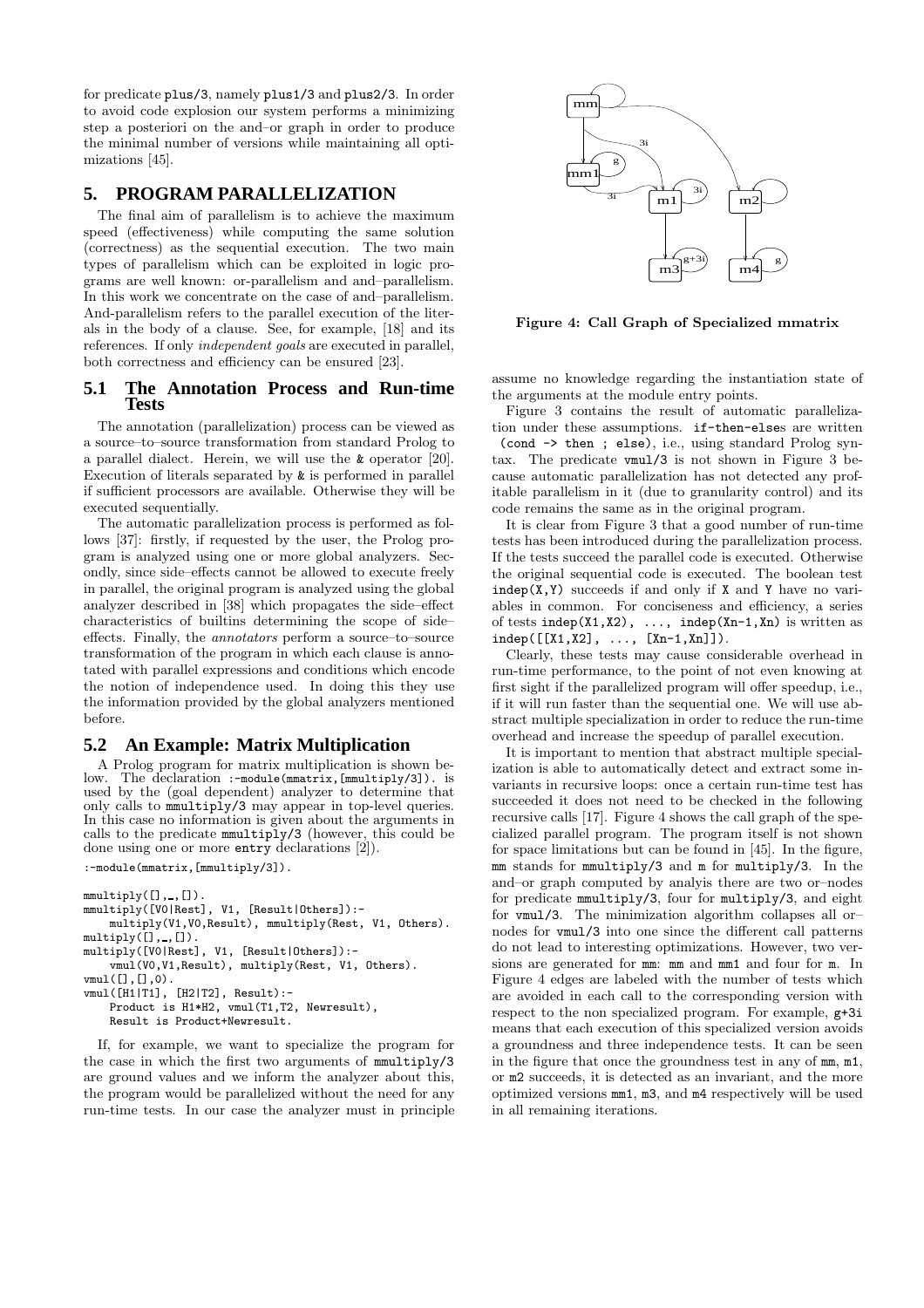```
m\nu\text{1tiply}([],\_,[]).mmultiply([V0|Rest],V1,[Result|Others]) :-
        (ground(V1), indep([[V0,Rest],[V0,Others],[Rest,Result],[Result,Others]]) ->
             multiply(V1,V0,Result) & mmultiply(Rest,V1,Others)
             ; multiply(V1,V0,Result), mmultiply(Rest,V1,Others)).
multiply([],_],[]).multiply([V0|Rest],V1,[Result|Others]) :-
        (ground(V1), indep([[V0,Rest],[V0,Others],[Rest,Result],[Result,Others]]) ->
             vmul(V0,V1,Result) & multiply(Rest,V1,Others)
             ; vmul(V0,V1,Result), multiply(Rest,V1,Others)).
```
Figure 3: Parallel mmatrix

# **6. OPTIMIZATION OF DYNAMIC SCHEDULING**

Most "second-generation" logic programming languages provide a flexible scheduling in which computation generally proceeds left-to-right, but some calls are dynamically "delayed" until their arguments are sufficiently instantiated. This general form of scheduling, often referred to as dynamic scheduling, which can be seen as a (restricted) class of concurrency, increases the expressive power of (constraint) logic programs. Unfortunately, it also has a significant time and space overhead.

In this section we present by means of examples two different classes of transformations. The first class simplifies the delay conditions associated with a particular literal. The second class of transformations reorders a delayed literal and moves it closer to the point where it wakes up. Both classes of transformations essentially preserve the search space and hence the operational behavior of the original program. However, reordering may change the execution order of delayed literals that are woken at exactly the same time. Note that this order is system dependent and it is rare for programmers to rely on a particular ordering.

Using the CiaoPP system we have built a tool which automatically optimizes logic programs with delay using the above transformations. Initial experiments suggest that simplification of delay conditions is widely applicable and can significantly speed up execution, while reordering is less applicable but can also lead to substantial performance improvements.

### **6.1 Programs with Delaying Conditions**

In dynamically scheduled languages the execution of some literal can be delayed until a particular delay condition holds. A delay condition, Cond, takes the current run-time environment and returns *true* or *false* indicating if evaluation can proceed or should be delayed. Typical primitive delay conditions are  $ground(X)$  and nonvar $(X)$ . The latter holds iff X is bound to a non-variable term. Delay conditions can be combined to allow more complex delay behaviour. They can be conjoined, written  $(Cond_1, Cond_2)$ , or disjoined, written  $(Cond_1; Cond_2)$ .

A delaying literal is of the form  $when (Cond, L)$ , where  $Cond$  is a delay condition and  $L$  is a literal. Evaluation of L will be delayed until Cond holds for the current constraint store. Delay information can be predicate-based and literal-based. In the former, the delaying literal appears as a declaration before the definition of the predicate, each instance of the predicate inheriting the delay condition. In the latter, the delaying literal appears in the body of some clause only affecting the literal L. It is straightforward to use predicate-based declarations to imitate literal-based delay, and vice versa. For simplicity, we will restrict ourselves to literal-based delay.

In logic programs with dynamic scheduling, a literal is either an atom or a delaying literal. We are assuming that all rule heads are normalized, since this simplifies the examples and corresponds to what is done in the analyzer.<sup>5</sup> This is not restrictive since programs can always be normalized. However, so as to preserve the behaviour of the original program under dynamic scheduling, the normalization process must ensure that head unifications are performed simultaneously, that is, grouped together in one primitive constraint.

# **6.2 Simplifying Dynamic Scheduling**

Delay conditions may be evaluated each time a variable is touched. Simplifying such conditions can then lead to significant performance improvement. Essentially the behaviour of a delay condition is only relevant during the lifetime of the delaying literal. Hence, we can replace one delay condition by another (more efficient) condition if they are equivalent for all constraint stores that occur during the lifetime of the delaying literal.

Example 6.1. Dynamic scheduling can be used in order to obtain much more general code. Consider for example the following program for naive reverse: :- module(nrev,[nrev/2]).

 $nrev([1,1]).$  $nrev([X|Xs], Rs)$  :-  $nrev(Xs, R)$ ,  $app(R, [X], Rs)$ .

app([],L,L).  $app([X|Xs], Ys, [X|Zs])$  :-  $app(Xs, Ys, Zs)$ .

The nrev/2 predicate can be used in order to reverse a list. For example, the call nrev([1,2,3],Y) will return Y=[3,2,1]. Since this program does not contain any impurities, we may in principle use it backwards, i.e., a call such as  $\text{nrev}(X,[1,2,3])$  should return  $Y=[3,2,1]$ . In fact, any Prolog system would compute that. However, if we ask for a second solution, the execution loops! One possible solution to avoid this behaviour is to reorder the two literals in the recursive clause of nrev/2, i.e.:

 $nrev([X|Xs], Rs) := app(R, [X], Rs), nrev(Xs, R).$ However, now this program cannot be used forwards. This problem can be solved by means of dynamic scheduling which allows having a definition of nrev/2 which works in both directions. Such a program is shown below:

5 CiaoPP does not need to normalize programs in order to analyze them, except for programs with dynamic scheduling.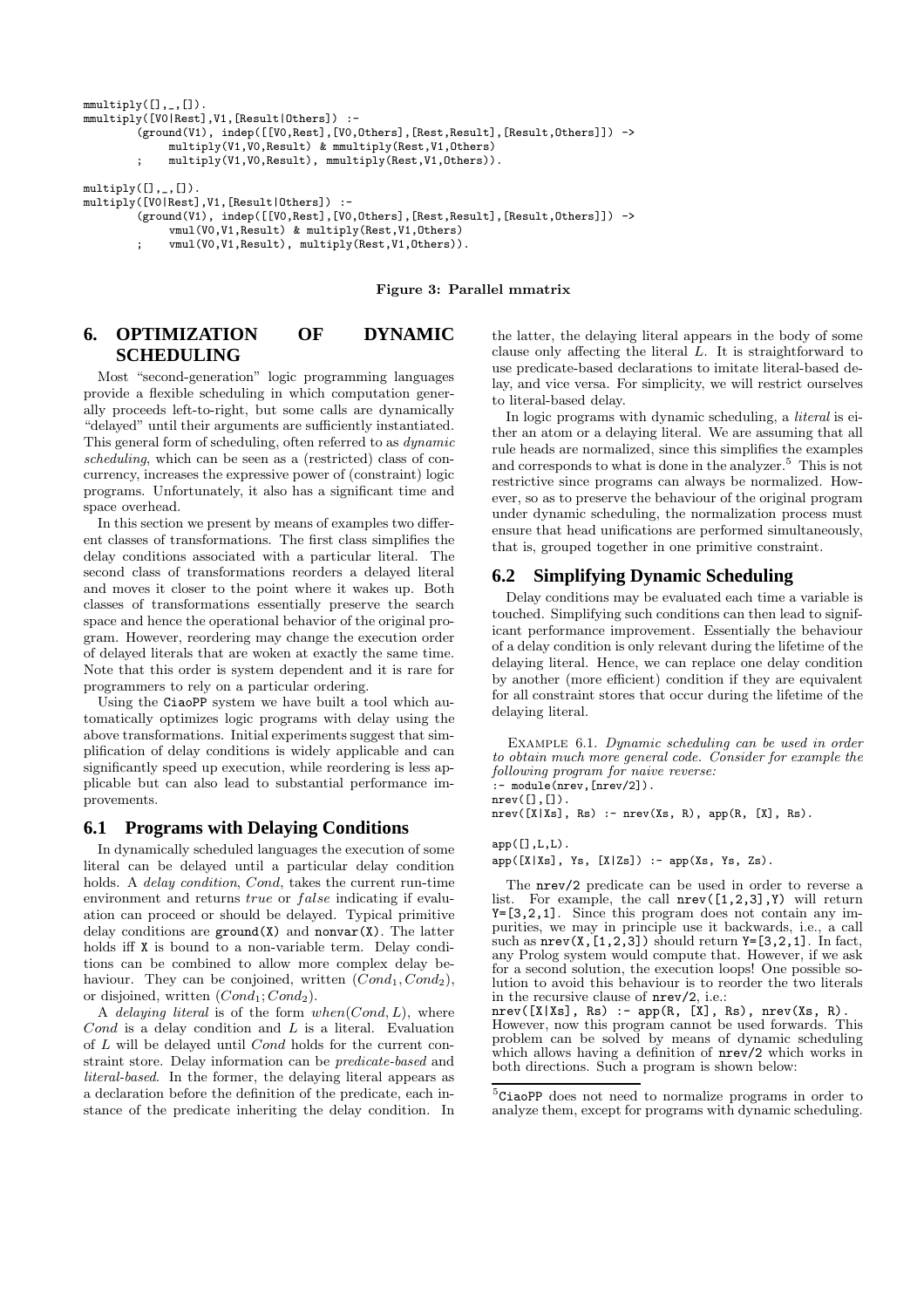```
nrev([],[]).
nrev([X|Xs], Rs) :-
    when((nonvar(Xs);ground(R)),nrev(Xs, R)),
    when((nonvar(R);nonvar(Rs)),app(R, [X], Rs)).app([], L, L).
app([X|Xs], Ys, [X|Zs]) :-
    when((nonvar(Xs);nonvar(Zs)),app(Xs, Ys, Zs)).
```
This has the disadvantage that dynamic scheduling may introduce important run-time overhead. However, we can use abstract specialization in order to optimize the above code for the required usage. In fact, our prototype specializer for dynamic scheduling [41] is able to optimize the program back to the original code without delays shown in Example 6.1 if it can infer that at the call the first argument is definitely ground. Also, it will reorder the two literals in the recursive clause of append if analysis guarantees that calls have a free variable in the first argument and the second argument is ground.

### **6.3 Reordering Delaying Literals**

In spite of the apparent simplicity of the specialization of dynamic scheduling, it is indeed rather involved. First, the analysis has to be able to handle logic programs with dynamic scheduling. Doing so accurately is a complex task. Second, the purpose of specialization is not that the final program can be executed without delays but rather that the operational semantics, i.e., the search space, of the program is maintained.

EXAMPLE 6.2. In order to illustrate this we show the following example in which a naive algorithm for sorting lists is presented. It is based on the specification of the sorting algorithm: the resulting list must be a permutation of the input list and be sorted.

```
naive_sort(List, Sorted) :-
  when(nonvar(Sorted),sorted_list(Sorted)),
  permute(List, Sorted).
sorted_list([1]).
sorted_list([Fst|Oths]) :-
   when(nonvar(Oths),sorted_list1(Fst, Oths)).
sorted_list1(_, []).
sorted_list1(Fst, [Snd|Rest]) :-
   when((ground(Fst),ground(Snd)),Fst =< Snd),
   when(nonvar(Rest),sorted_list1(Snd, Rest)).
permute([],[]).
permute(List,Result):-
  when((nonvar(List);nonvar(Oths)),
                    delete(Elem, List, Oths)),
  Result = [Elem|Perm1],
  permute(Oths, Perm1).
delete(Elem, [Elem|Oths], Oths).
delete(Elem, List, Oths):-
  head(List,0ths) = head([Fst|TM], [Fst|R]),
```
 $\mathtt{when}((\mathtt{nonvar}(\mathtt{TM});\mathtt{nonvar}(\mathtt{R})),\mathtt{delete}(\mathtt{Elem},~\mathtt{TM},~\mathtt{R})).$ Thanks to the use of dynamic scheduling the code above has the following desirable features: (1) it can be used in order to sort a list; (2) if the second argument is ground, it can be used in order to generate all the possible lists (permutations) of a given sorted list; (3) though it is not a fast sorting algorithm, it behaves relatively well for small lists due to co-routining: generation of the permutation is interleaved with tests of its sortedness as new items are added to

the partial solution, i.e., it is a test while generate algorithm rather than a generate and test one.

Of course, another alternative would have been to write by hand a program which checks sortedness of partial solutions explicitly. This has the disadvantage that it separates the code apart from its specification and that the obvious resulting code is once again not reversible.

EXAMPLE 6.3. In a call such as naive sort  $(1,2,3]$ , L) the literal when(nonvar(Sorted), sorted\_list(Sorted)) will delay at the execution of predicate naive\_sort/2 whereas it will definitely not delay after the execution of the literal permute(List, Sorted). We may thus be tempted to reorder it across the following literal in the clause, obtaining:

```
naive sort(List, Sorted) :-
```
permute(List,

Sorted), sorted\_list(Sorted). which no longer needs dynamic scheduling. However, this resulting program would definitely be much less efficient than the original one since this changes the co-routining behaviour and thus the search space, and we end up in the generate and test algorithm.  $\Box$ 

Though our specializer reordered the literals in the naive reverse example, it does not in this one. This is because the specializer only reorders a delaying literal  $L_i$  until after literal  $L_{i+1}$  if either (1)  $L_i$  is guaranteed not to wake up during the execution of  $L_{i+i}$  or (2) if it does, it can only wake up in program points of  $L_{i+1}$  which are final. More details can be found in [41]. The program obtained by our specializer when the first argument is ground is shown below:

```
naive_sort(List,Sorted) :-
    when(nonvar(Sorted),sorted_list(Sorted)),
    permute(List,Sorted).
sorted_list([]).
sorted_list([Fst|Oths]) :-
    when(nonvar(Oths),sorted_list1(Fst, Oths)).
sorted_list1(_, []).
sorted_list1(Fst, [Snd|Rest]) :-
    when((ground(Fst),ground(Snd)),Fst =< Snd),
    when(nonvar(Rest),sorted_list1(Snd, Rest)).
permute([],[]).
permute(List,Result) :-
    delete(Elem,List,Oths),
    Result=[Elem|Perm1],
    permute(Oths,Perm1).
delete(Elem, [Elem|Oths], Oths).
delete(Elem, List, Oths):-
    head(List,Oths) = head([Fst|TM],[Fst|R]),
    delete(Elem,TM,R).
```
### **6.4 Automating the Optimization**

In order to perform the optimizations discussed, the abstract interpretation framework used has to handle dynamic scheduling. Different analysis frameworks have been proposed for this. In our prototype we use the approach of [8]. For reordering, the analyzer needs to provide, in addition to a description of calling contexts, a description of the set of waking up literals at each program point.

The experimental results in [41] demonstrate that both simplification and reordering can lead to an order of magnitude performance improvement, and that they give reasonable speedups in most benchmarks. This is important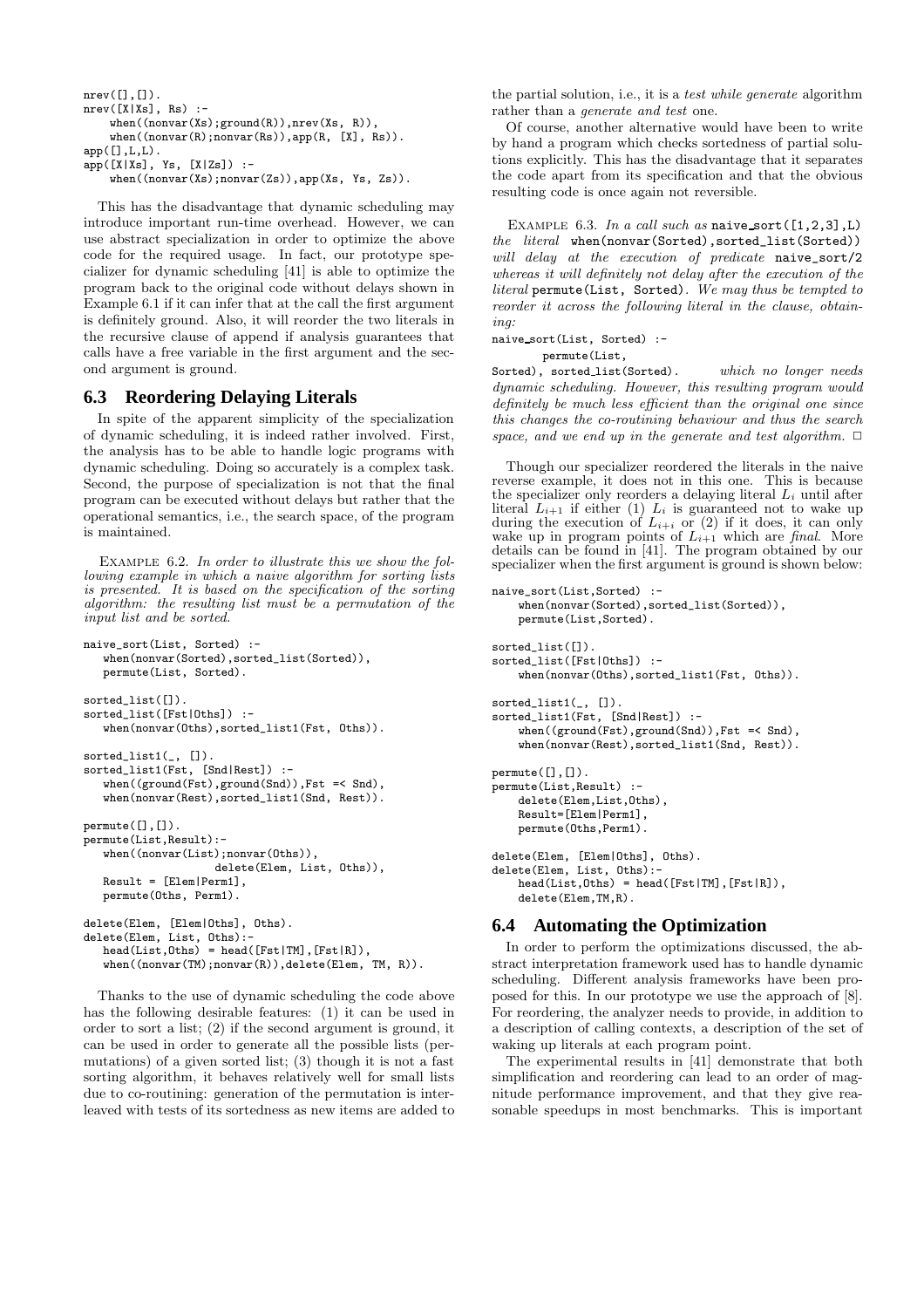because dynamic scheduling looks set to become increasingly prevalent in (constraint) logic programming languages because of its importance in implementing constraint solvers and controlling search as well as for implementing concurrency. In all these contexts, delay declarations are automatically introduced by the compiler. This has the advantage that it avoids the tedious and error prone task of having to do it by hand. Also, they are a clear target for abstract specialization.

# **7. INTEGRATION WITH PARTIAL EVAL-UATION**

Most of the practical algorithms for program specialization use, to a greater or lesser degree, information generated by static program analysis. As already mentioned, one of the most widely used techniques for static analysis is abstract interpretation [6]. In fact, some of the relations between abstract interpretation and partial evaluation have been identified before [12, 17, 9, 5, 43, 32, 25, 42, 29, 47, 7].

However, the role of analysis is so fundamental that it is natural to consider whether partial evaluation could be achieved directly by a generic, top-down abstract interpretation system.

### **7.1 And–Or Graphs Vs. SLD Trees**

Almost all existing approaches to the (on-line) partial evaluation of logic programs use the same operational semantics, i.e SLD resolution, for both program execution and partial evaluation. Different alternative derivations of SLD resolution which may occur during execution constitute different branches in the SLD tree. See for example [34]. In partial deduction a slight modification to this semantics is required in order to allow incomplete derivations and thus incomplete SLD trees.

However, it is known [32] that the propagation of success information during partial evaluation is not optimal compared to that potentially achievable by abstract interpretation. The higher accuracy of abstract interpretation has already been hinted in Example 4.2.

We now show a further example of the power of abstract interpretation. This time, rather than the concrete domain we will use the abstract domain eterms [50] currently implemented in the CiaoPP system, and which is based on the concept of regular types [13]. Note that in this example the concrete domain cannot be used straight away, since the set of values which need to be represented is infinite.

Example 7.1. Consider the following program and the initial call  $\mathbf{r}(\mathbf{X})$ 

 $r(X) := q(X), p(X)$ .  $q(a)$ .  $q(f(X))$  :-  $q(X)$ .  $p(a)$ .  $p(f(X)) := p(X)$ .  $p(g(X))$  :-  $p(X)$ .

It can be observed that the third clause for  $p$  can be eliminated in the specialized program, since the call substitution for  $p(X)$  (i.e., the success substitution for  $q(X)$ ) is of the form  $X=a$  or  $X=f(a)$  or  $X=f(\ldots f(a)\ldots)$ . Thus, the clause  $p(g(X))$  :-  $p(X)$ . is useless. Our implementation of the abstract domain eterms is able to determine that the value of  $X$  in any call to  $p(X)$  is described by the regular type  $rt$ whose definition as a regular unary Prolog program follows: rt(a).  $rt(f(A)) := rt(A)$ .

Our specializer is in fact able to use this information in order to remove the useless clause mentioned above. Note that standard partial evaluation algorithms based on unfolding will not be able to eliminate the third clause for  $p$ , since an atom of the form  $p(X)$  will be produced, no matter what local and global control is used.<sup>6</sup>

In addition to allowing the elimination of useless clauses, our specialization system is able to perform more aggressive optimizations, as shown in the example below.

EXAMPLE 7.2. Consider the following program which defines a predicate flatten and sort/2.

```
flatten_and_sort(Struct,Sorted_List):-
        sorted_int_list(Struct),
        Sorted_List=Struct.
flatten and sort(Struct,Sorted List):-
        int_list(Struct),
        sort(Struct,Sorted_List).
flatten_and_sort(Struct,Sorted_List):-
        list of int lists(Struct).
        flatten_list(Struct,Unsorted_List),
        sort(Unsorted_List,Sorted_List).
flatten_and_sort(Struct,Sorted_List):-
        tree(Struct),
        flatten_tree(Struct,Unsorted_List),
        sort(Unsorted_List,Sorted_List).
```
The argument Struct is a data structure which can be: a sorted list of integers, a list of integers, a list of lists of integers, or a tree which stores an integer in each non-leaf node. The predicate first determines which of the four possibilities mentioned above is the case and then, if needed, it uses the appropriate procedure for flattening before sorting the list of arguments, which is the output of the procedure. Clearly, if the input data structure is a list of integers there is no need for flattening the list. Furthermore, if it is already sorted, there is no need to sort it either. Though we could define a flatten predicate which is able to flatten both lists and binary trees, it is often the case that distinct predicates for flattening lists and for flattening trees already exist (in different libraries).

We show below the Prolog definition of the properties sorted int list/1, int list/1, and list of int lists/1. It can be observed that the last two predicates are indeed unary logic programs which correspond to deterministic regular types. This is indicated to CiaoPP with the declaration regtype.

```
sorted_int_list([]).
sorted_int_list([N]):-_int(N).
sorted int list([A,B|R]):- int(A), int(B),A =< B, sorted_int_list([B|R]).
:- regtype int_list/1.
int list(\lceil]).
int\_list([H|L]):- int(H), int\_list(L).
:- regtype list_of_int_lists/1.
list_of_int_lists([]).
list_of_int_lists([H|L]):-
        int_list(H), list_of_int_lists(L).
:- regtype tree/1.
tree(void).
tree(t(L,N,R)):- int(N), tree(L), tree(R).
```
 ${}^{6}$ Conjunctive partial deduction [33] can solve this problem in a completely different way.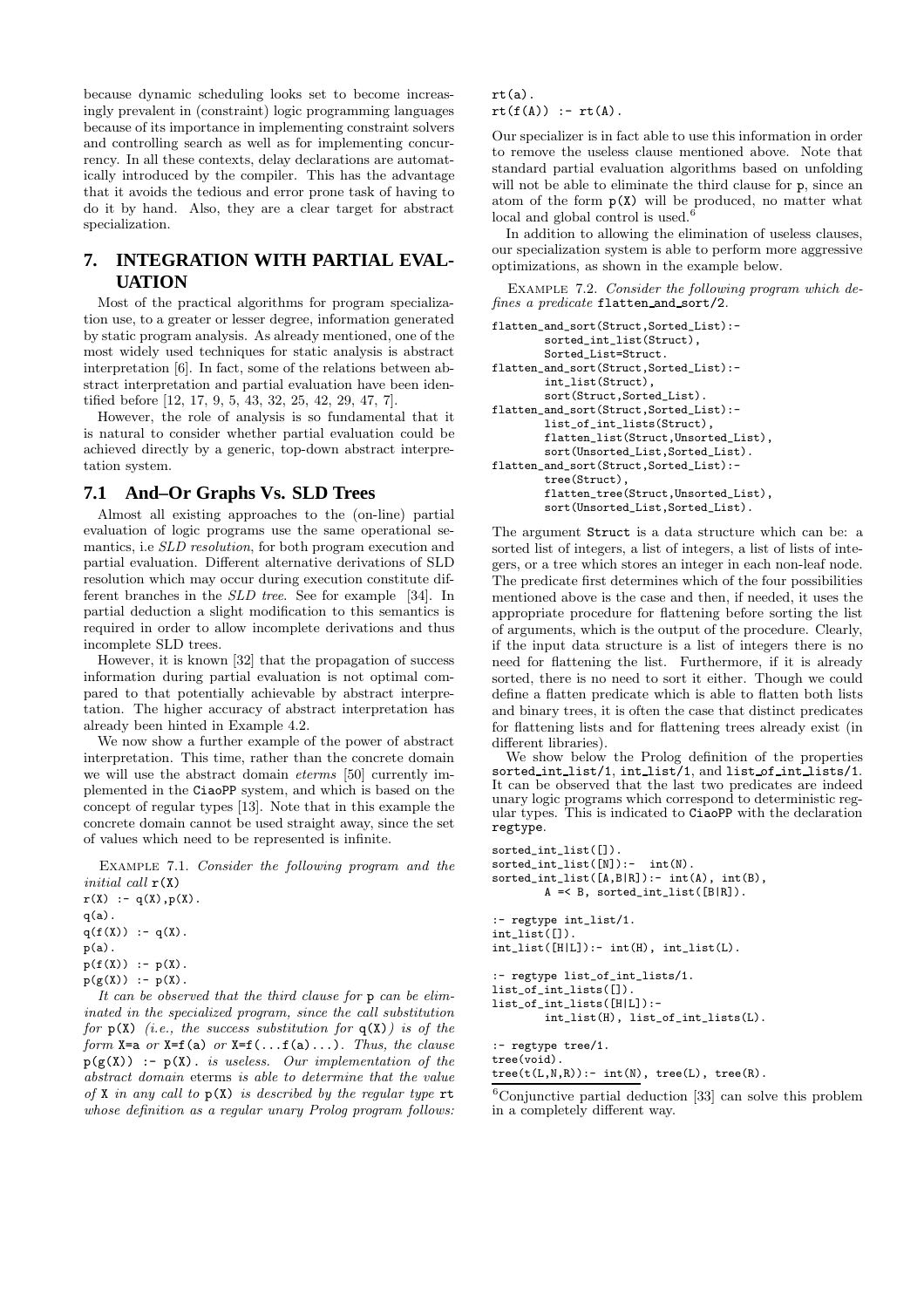The regtype declaration is checked by CiaoPP against the code defining the property. If the code does not correspond to a deterministic regular type, an error message is issued. If it is, this information can be used by the specializer in order to be able to abstractly execute to the value true the whole execution of the predicate. The sufficient conditions for this are (1) the predicate does not perform any side-effects, and (2) the calling abstract substitution must be equal or more particular than the success substitution for the predicate. Note that abstractly executing a predicate call to false using regular types does not need the regtype declaration. Any call to a predicate  $p$  can be abstractly executed to false if  $(1)$ execution of  $p$  is guaranteed not to perform any side-effects (2) the call substitution is incompatible with the success substitution of p or equivalently, the success substitution using goal-dependent analysis for p and  $\lambda_p^c$  is the empty substitution ⊥. This is further discussed in Section 7.3. For example, if we call sorted int list(Struct) with Struct bound to a binary tree, the system can determine that this call is incompatible with the success type of sorted int list, which for the regular type analysis is approximated by int list.

For example, the above program when specialized using the eterms domain for the call main/0, defined as: main:-int list(L),append(L,[3],L1),flatten and sort(L1, ). optimizes the definitions of flatten and sort/2 and

int list/2 as shown below. flatten and sort(Struct,Sorted List) :-

sorted int list(Struct), sort(Struct,Sorted List).

flatten\_and\_sort(Struct,Sorted\_List) :-

sort(Struct,Sorted List).

sorted\_int\_list([]).

sorted\_int\_list([N]).

sorted\_int\_list( $[A, B | R]$ ) :- A=<B, sorted\_int\_list( $[B | R]$ ).

Since analysis using eterms infers that the call to flatten and sort/2 has got a non-empty list of integers as first argument, the specializer is able to abstractly execute the tests for list of int lists/1 and tree/1 to false, since they are incompatible with their calling types. In addition, the list/1 test in the second clause for flatten and sort/2 has been abstractly executed to true, the same as the integer/1 tests in sorted int list/1. This is an example in which abstract execution allows "executing" at compiletime a test whose execution would require traversing the data structure at run-time.

The examples above show that and–or graphs allow a level of success information propagation not possible in traditional partial evaluation. This observation already provides motivation for studying the integration of full partial evaluation in an analysis/specialization framework based on abstract interpretation.

# **7.2 Partial Evaluation using And–Or Graphs**

We now discuss how the global and local control aspects of on-line partial evaluation appear in the setting of abstract interpretation algorithms.

### *7.2.1 Global Control in Abstract Interpretation*

Effectiveness of traditional partial deduction greatly depends on the set of atoms  $\mathbf{A} = \{A_1, \ldots, A_n\}$  for which (specialized) code is to be generated. This set is mainly determined by the global control used. However, in abstract specialization the role of the atoms in  $A$  is played by the set of or–nodes  $Analysis(P, p, \lambda, D_{\alpha})$ . The choice of abstract

domain and widening operators (if any) will determine the number of or–nodes (equivalently,  $\bf{A}$ ). The finer-grained the abstract domain is, the larger the set A will be. In conclusion, the role of so-called global control in partial evaluation is played in abstract interpretation by our particular choice of abstract domain and widening operators (which are strictly required for ensuring termination when the abstract domain contains ascending chains which are infinite – as is the case for the concrete domain and for domains based on regular types).

Note that the specialization framework we propose is very general. Depending on the kind of optimizations we are interested in performing, different domains (and widening operators) should be used and thus different A sets would be obtained.

### *7.2.2 Local Control in Abstract Interpretation*

Local control in partial evaluation determines how each atom in A should be unfolded. However, in traditional abstract interpretation frameworks each or–node is related by just one (abstract) unfolding step to its children. This corresponds to a trivial local control (unfolding rule) in partial evaluation.

Note that if we use abstract domains for analysis which allow propagating enough information about the success of an or–node, it is possible to perform useful specialization on other or-nodes. This requires that the lub operator not lose "much" information, for example by allowing sets of abstract substitutions. The advantage of this method is that no modification of the abstract interpretation framework is required. An example of this has been shown in Example 7.1. Such specialization is not possible by methods based on unfolding (unfolding is a standard program transformation technique in which an atom in the body of a clause, i.e., a call to a procedure, is conceptually replaced by the code of such procedure).

Another approach to overcoming this limitation of abstract interpretation is the use of node-unfolding [47]. Nodeunfolding is a *graph* transformation technique which given an and–or graph  $AO$  and an or–node N in  $AO$  builds a new and–or graph  $AO'$ . Such graph transformation mimics the effect of traditional unfolding.

Example 7.3. Consider the program below. The analysis graph generated without performing any node-unfolding is shown in Figure 5 as AO, using the concrete domain as abstract domain and the most specific generalization (msg) as lub operator for summarizing different success substitutions into one. As discussed in Section 7.2.3 below, the msg is a rather crude lub operator. However, we use it for the sake of clarity of the example.

 $AO'$  is an analysis graph for the same program but this time the or-node  $\langle q(X), \{\}, \{\} \rangle$  has been unfolded. Finally, graph  $AO''$  in the figure is the result of applying node-unfolding twice to  $AO'$ , once w.r.t.  $\langle p(a), \{\}, \{\} \rangle$  and another one w.r.t  $\langle p(b), \{\}, \{\}\rangle$ . The code generated by  $code\_gen(AO'')$  is the program:

 $p(a)$ .  $p(b)$ .

 $p(X) := q(X), r(X).$ 

 $q(a)$ .

 $q(b)$ .

 $r(a)$ .  $r(b)$ .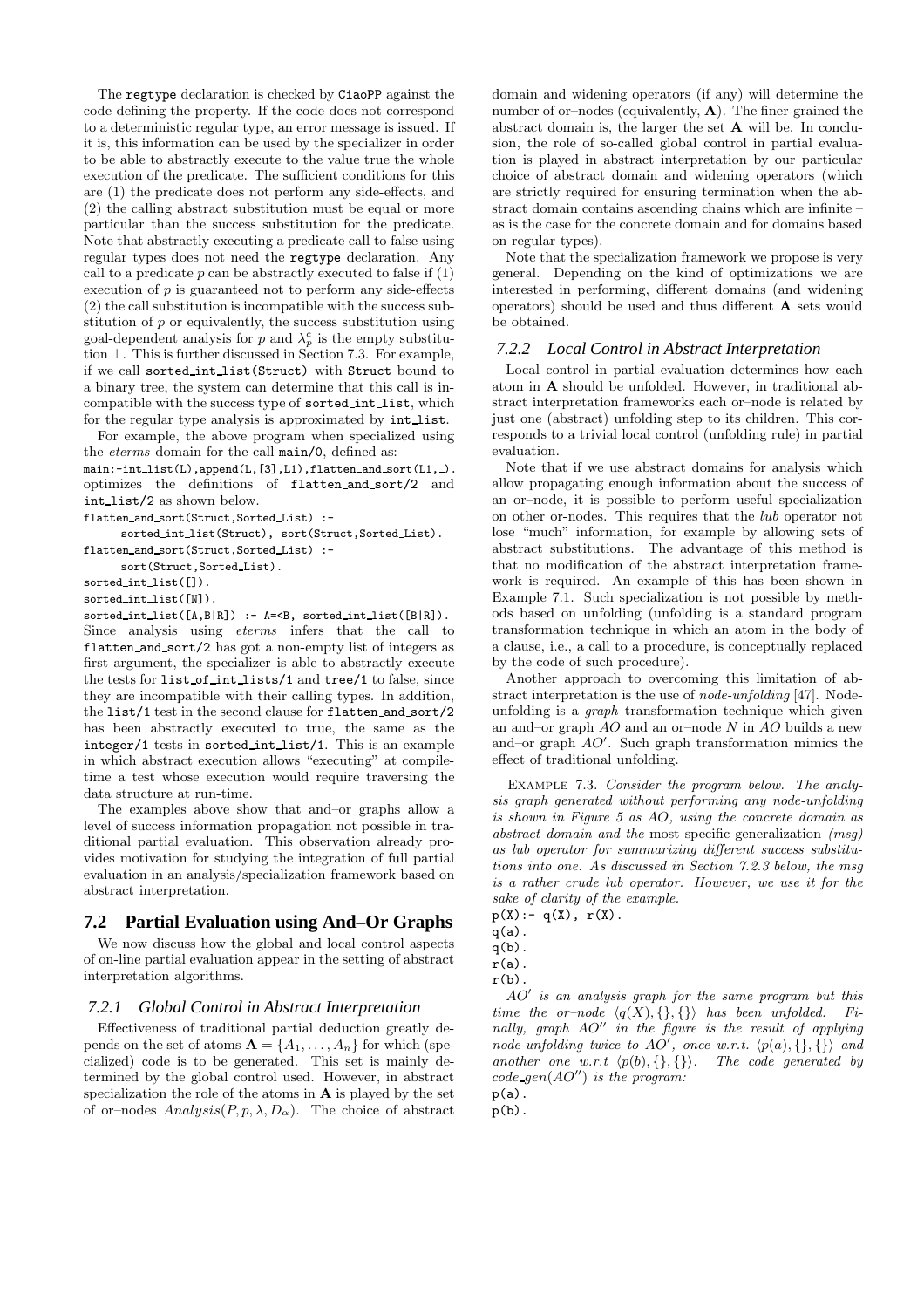

Figure 5: Example Node Unfoldings

An important question is the moment at which nodeunfolding is performed, i.e., during or after building AO. The simplest possibility is to perform node-unfolding of an or–node prior to computing its success substitution. This corresponds to what is done in partial deduction: local control is performed first and then atoms are passed to global control. It allows performing node-unfolding after computing the success-substitution of an or-node, even after computing the final and–or graph. This allows having more information prior to deciding whether to unfold a node or not. Thus, we consider it a more challenging approach. The main difficulty lies in being able to efficiently rebuild the analysis and–or graph so as to reach a fixpoint after the graph is modified by node-unfolding. We believe that this cost can be kept quite reasonable by the use of incremental analysis techniques such as those presented in [22, 44].

#### *7.2.3 Abstract Domains and Widenings for Partial Evaluation*

We now address the features which an abstract domain (and associated widening operators) should have in order to be appropriate for performing partial evaluation within the abstract specialization framework. They should (1) simulate the effect of unfolding, which is how bindings are propagated in partial evaluation. The abstract domain has to be capable of tracking such bindings. This suggests that domains based on term structure are required. In addition, the domain (2) needs to capture disjunctive information. This makes it possible to distinguish, in a single abstract substitution, several bindings resulting from different branches of computation. A term domain whose least upper bound is based on the msg (most specific generalization), for instance, will rapidly lose information about multiple answers since all substitutions are combined into one binding.

We now discuss two classes of domains which have the above mentioned features. One class is based on sets of  $depth-k$  substitutions with set union as the least upper bound operator. However, uniform depth bounds are usually either too imprecise (if  $k$  is too small) or generate much redundancy if larger values of  $k$  are chosen. One way to eliminate the depth-bound  $k$  in the abstract domain is to depend on a suitable widening operator which will guarantee that the set of or–nodes remains finite. Many techniques have been developed for global control of partial evaluation. Such techniques make use of advanced data structures such as characteristic trees [11], [27] (related to neighborhoods [49]), trace-terms [14], and global trees [36], and combinations of them [31]. Thus, it seems possible to adapt these techniques to the case of abstract interpretation and formalize them as widening operators.

The second class of domains are those based on regulartypes [13, 19, 50] and seem very good candidates, their main drawback being that inter-argument dependencies are lost. Independently of our work in CiaoPP, recently there has been a lot of interest in the application of regular types for improving partial evaluation [15, 30]. The use of non-deterministic regular types [16] presents an interesting trade-off since on one hand they allow improved accuracy but on the other they require a higher computational cost and their applicability to program specialization should be further explored.

### **7.3 Code Generation using Success Substitutions**

One important feature of abstract specialization not available in partial evaluation is that for each or-node, in addition to a call substitution, there is also an abstract substitution which describes the success of the call. If the properties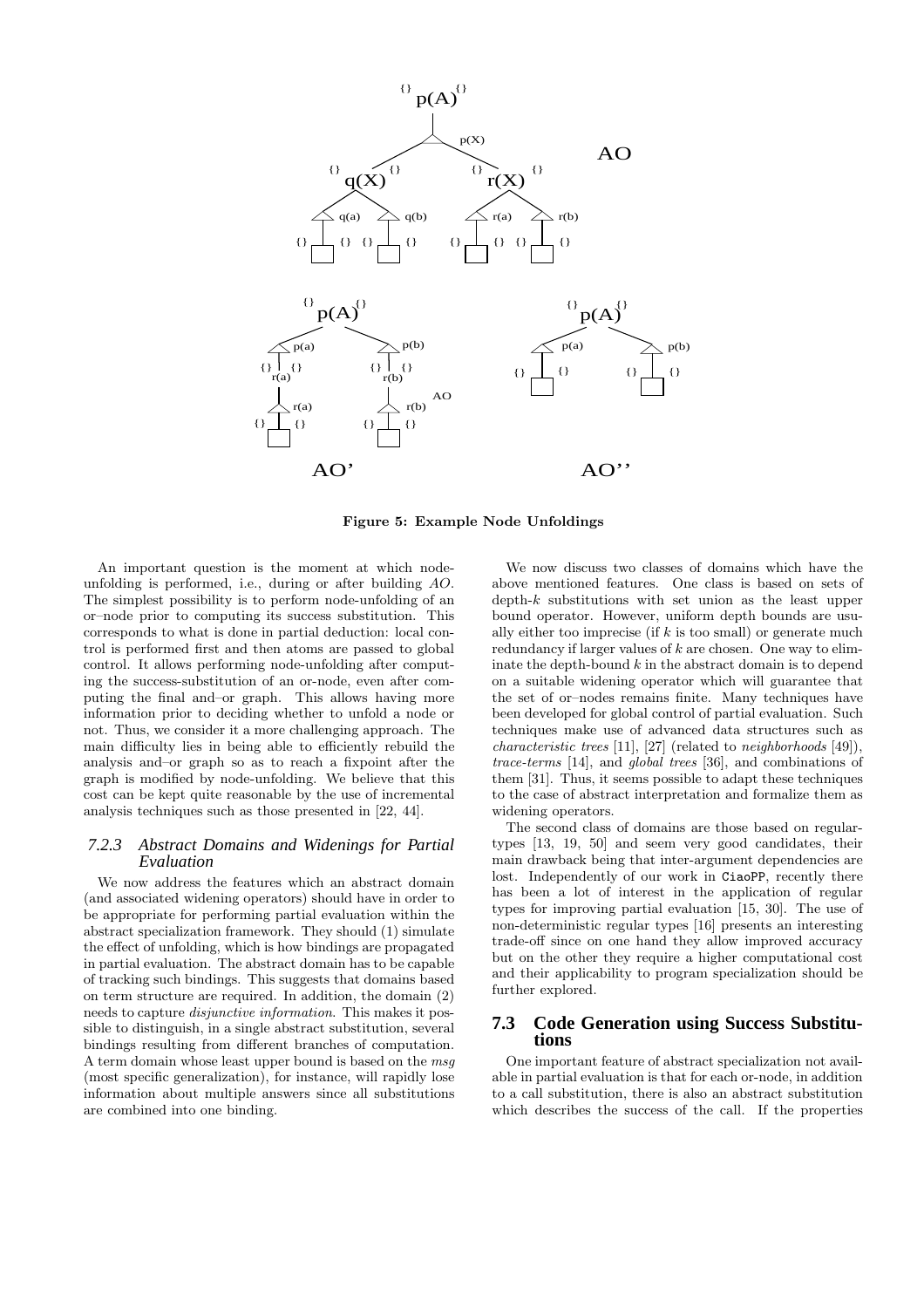captured by the abstract domain are downwards closed (as is the case with variable bindings), it is natural to consider specialization w.r.t. success substitutions rather than call substitutions (only). We first recall some notation from [47].

DEFINITION 7.4 (PARTIAL CONCRETIZATION). A function part conc :  $D_{\alpha} \rightarrow D$  is a partial concretization iff  $\forall \lambda \in D_{\alpha} \ \forall \theta' \in \gamma(\lambda) \ \exists \theta'' \ s.t. \ \theta' = part\_{conc}(\lambda)\theta''.$ 

 $part\_{conc}(\lambda)$  can be regarded as containing (part of) the definite information about concrete bindings that the abstract substitution  $\lambda$  captures. Note that different partial concretizations of an abstract substitution  $\lambda$  with different accuracy may be considered. For example if the abstract domain is a depth-k abstraction and  $\lambda = \{X/f(f(Y))\text{ or } X/f(a)\}\text{, a}$ most accurate part conc( $\lambda$ ) is  $\{X/f(Z)\}$ . Note also that  $part\_{conc}(\lambda) = \epsilon$  where  $\epsilon$  is the empty substitution, is a trivially correct partial concretization of any  $\lambda$ .

It is straightforward to modify Algorithm 4.1 in order to exploit answer substitutions as well. Such algorithm can be found in [47]. Specialization w.r.t. answers will in general provide further specialized (and optimized) programs as in general the success substitution (which describes answers) computed by abstract interpretation is more informative (restricted) than the call substitution. However, this cannot be done for example if the program contains calls to extra-logical predicates such as var/1.

Specializing w.r.t answer substitutions enables optimizations which are not possible to achieve by finite unfolding. For example, abstract interpretation can detect both finite and infinite failure of a predicate p. In both cases, the abstract success substitution for p will be  $\bot$ . If p does not perform side effects, the definition of  $p$  generated by our specializer is  $p(\bar{t})$ :- fail., as it is known to produce no answers. Even if the success substitution  $\lambda^s$  for  $\langle p, \lambda^c, \lambda^s \rangle$  is not  $\perp$ , individual clauses for p whose success substitution is  $\perp$  (useless clauses) for the considered  $\lambda^c$  are removed from the final program.

Note that the specialized program may fail finitely while the original one loops. We believe this kind of optimizations are desirable in most cases. However, optimization w.r.t. answers is optional in our system.

# **8. RELATED WORK**

Abstract specialization is a framework which can be used successfully in different contexts. We have discussed its application to program parallelization and optimization of dynamic scheduling. The framework is generic in that it can be instantiated with different abstract domains which provide different kinds of information according to the optimizations which we aim at performing. If the abstract domain captures term structure then it is possible to obtain information which can then be used to perform optimizations which are very related to those which take place during partial evaluation.

The integration of partial evaluation and abstract interpretation has been attempted before, both from the partial evaluation and the abstract interpretation perspectives. Some preliminary studies are [12, 9] in which an integration is attempted from the point of view of partial evaluation. Another integration in the context of functional programs is presented in [5]. On the other hand, the drawbacks of traditional partial evaluation techniques for propagating success information are identified in [32] and some of the possible advantages of a full integration of partial evaluation and abstract interpretation are presented in [25].

From an abstract interpretation perspective, the integration has also received considerable attention. The first complete framework for multiple specialization based on abstract interpretation is presented in [51]. The first implementation and experimental evaluation appears in [43]. However, these systems do not perform unfolding.

To the best of our knowledge, the first relatively satisfactory framework for the integration of abstract interpretation and partial evaluation is [42, 47].

A completely different framework for the integration of partial deduction and abstract interpretation is presented in [29]. In this formulation a top-down specialization algorithm is presented which assumes the existence of an abstract unfolding and an abstract resolution operation and which generalizes existing algorithms for partial evaluation. Such framework provides interesting insights on the problems involved together with correctness conditions which can be used to prove that a given specialization framework, which possibly uses abstract interpretation, is correct. One important difference is that in our approach a single (and already existing) top-down abstract interpretation algorithm augmented with an unfolding rule performs propagation of both the call and success patterns in an integrated fashion, whereas in [29] the success propagation used is added in an ad hoc way and is not multivariant, and thus less precise.

Another difference between the two approaches is that [29] is capable of dealing with conjunctions and not only atoms.

The need for more general information than the concrete substitutions handled by partial evaluation has been identified repeatedly in previous work, such as [5, 39]. Though the aims of abstract specialization and those of [39] are quite similar, the means proposed to achieve them are completely different. Also, abstract interpretation is not used and it sticks to the more traditional SLD semantics.

More recently, [7] presents a very general view which integrates program transformation and abstract interpretation. This result allows formalizing partial evaluation as an abstract interpretation (as done by abstract specialization). This new formalization of program transformation may enable other novel program optimization techniques.

### **9. CONCLUSIONS**

Abstract specialization can be seen as a semantic approach much in the same way as existing frameworks for partial deduction [35, 26, 10, 28] and also as other attempts at the integration of partial evaluation and abstract interpretation of logic programs [29, 15, 30]. One of the main differences between abstract specialization and the aforementioned techniques is the underlying semantics. Abstract specialization is based on and–or trees whereas the rest are based on SLD trees. Though SLD-trees have the conceptual advantage that the semantics used for program specialization is almost identical to that used during program execution, our approach has other practical and conceptual advantages. For example, optimizations based on and–or trees can be done to preserve number and order of solutions, an issue often overlooked by traditional partial deduction systems. Furthermore, they allow performing optimizations not achievable by means of unfolding, including the detection of infinite failure.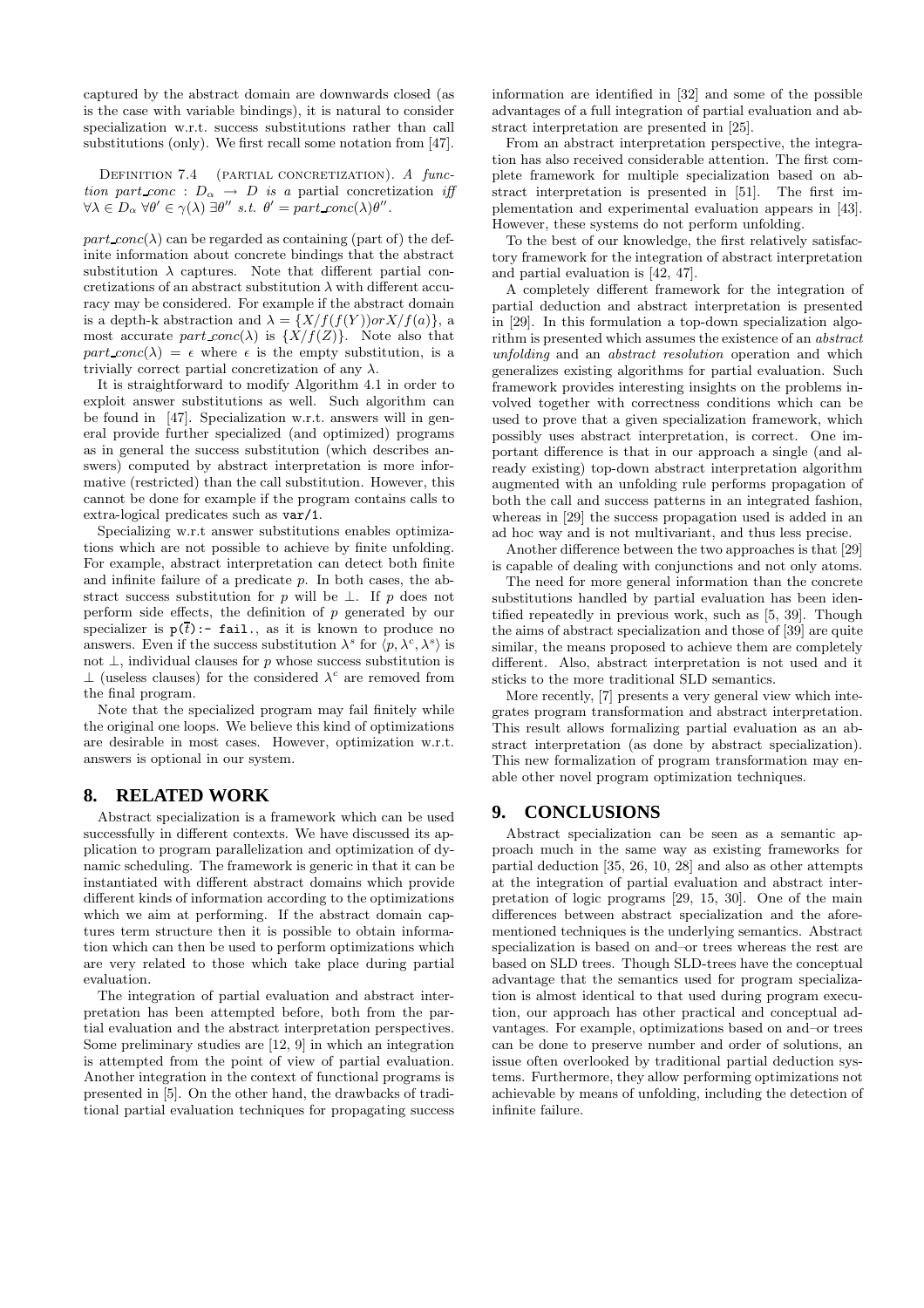A pragmatic motivation for this work is the availability of off-the-shelf generic abstract interpretation engines such as the one in  $\text{CiaoPP } [21]$ <sup>7</sup> which greatly facilitate the efficient implementation of analyses. Such analysis can deal with all features of real programs [2] in an accurate way, including builtins, libraries and modules [46]. But, more generally, we argue that the existence of such an abstract interpreter in advanced optimizing compilers is likely, and thus using the analyzer itself to perform partial evaluation can result in a great simplification of the architecture of the compiler.

#### **Acknowledgments**

This work has been funded in part by EU IST FET project ASAP (IST-2001-38059) and by MCyT projects CUBICO (TIC02-0055) and ADELA (HI2000-0043). The authors would like to thank F. Bueno for his help in the implementation of the tools herein presented. Thanks are also due to M. García de la Banda, P J. Stuckey, and K. Marriott who have participated in the development of some of the applications presented, to J. P. Gallagher, who has collaborated in the study of the relation between abstract interpretation and partial evaluation, and to C. Vaucheret for his implementation of the eterms domain.

### **10. REFERENCES**

- [1] M. Bruynooghe. A Practical Framework for the Abstract Interpretation of Logic Programs. Journal of Logic Programming, 10:91–124, 1991.
- [2] F. Bueno, D. Cabeza, M. Hermenegildo, and G. Puebla. Global Analysis of Standard Prolog Programs. In European Symposium on Programming, number 1058 in LNCS, pages 108–124, Sweden, April 1996. Springer-Verlag.
- [3] R. M. Burstall and J. Darlington. A transformation system for developing recursive programs. Journal of the ACM, 24(1):44–67, 1977.
- [4] C. Consel and O. Danvy. Tutorial Notes on Partial Evaluation. In ACM SIGPLAN-SIGACT Symposium on Principles of Programming Languages POPL'93, pages 493–501, 1993. ACM.
- [5] C. Consel and S. Koo. Parameterized partial deduction. ACM Transactions on Programming Languages and Systems, 15(3):463–493, July 1993.
- [6] P. Cousot and R. Cousot. Abstract Interpretation: a Unified Lattice Model for Static Analysis of Programs by Construction or Approximation of Fixpoints. In Fourth ACM Symposium on Principles of Programming Languages, pages 238–252, 1977.
- [7] P. Cousot and R. Cousot. Systematic Design of Program Transformation Frameworks by Abstract Interpretation. In POPL'02: 29ST ACM SIGPLAN-SIGACT Symposium on Principles of Programming Languages, pages 178–190, 2002. ACM.
- [8] M. G. de la Banda, K. Marriott, and P. Stuckey. Efficient Analysis of Constraint Logic Programs with Dynamic Scheduling. In International Logic Programming Symposium, 1995. MITPress.
- [9] J. Gallagher. Static Analysis for Logic Program Specialization. In Workshop on Static Analysis

WSA'92, pages 285–294, 1992.

- [10] J. Gallagher. Tutorial on specialisation of logic programs. In Proceedings of ACM PEPM'93, pages 88–98. ACM Press, 1993.
- [11] J. Gallagher and M. Bruynooghe. The derivation of an algorithm for program specialisation. New Generation Computing, 9(1991):305–333, 1991.
- [12] J. Gallagher, M. Codish, and E. Shapiro. Specialisation of Prolog and FCP Programs Using Abstract Interpretation. New Generation Computing, 6(2–3):159–186, 1988.
- [13] J. Gallagher and D. de Waal. Fast and precise regular approximations of logic programs. In P. Van Hentenryck, editor, International Conference on Logic Programming. MIT Press, 1994.
- [14] J. Gallagher and L. Lafave. Regular approximation of computation paths in logic and functional languages. In Partial Evaluation, volume 1110, pages  $115 - 136$ . Springer Verlag LNCS, 1996.
- [15] J. Gallagher and J. Peralta. Using regular approximations for generalisation during partial evaluation. In Proc. ACM PEPM, pages 44–51. ACM Press, 2000.
- [16] J. Gallagher and G. Puebla. Abstract Interpretation over Non-Deterministic Finite Tree Automata for Set-Based Analysis of Logic Programs. In Int. Symp. on Practical Aspects of Declarative Languages, number 2257 in LNCS. Springer-Verlag, 2002.
- [17] F. Giannotti and M. Hermenegildo. A Technique for Recursive Invariance Detection and Selective Program Specialization. In Proc. PLILP, number 528 in LNCS, pages 323–335. Springer-Verlag, August 1991.
- [18] G. Gupta, E. Pontelli, K. Ali, M. Carlsson, and M. Hermenegildo. Parallel Execution of Prolog Programs: a Survey. ACM TOPLAS, 23(4):472–602, July 2001.
- [19] P. V. Hentenryck, A. Cortesi, and B. L. Charlier. Type analysis of prolog using type graphs. Journal of Logic Programming, 22(3):179 – 210, 1994.
- [20] M. Hermenegildo and K. Greene. The &-Prolog System: Exploiting Independent And-Parallelism. New Generation Computing, 9(3,4):233–257, 1991.
- [21] M. Hermenegildo, G. Puebla, F. Bueno, and P. López-García. Program Development Using Abstract Interpretation (and The Ciao System Preprocessor). In SAS'03, LNCS. Springer-Verlag, June 2003.
- [22] M. Hermenegildo, G. Puebla, K. Marriott, and P. Stuckey. Incremental Analysis of Constraint Logic Programs. ACM TOPLAS, 22(2):187–223, March 2000.
- [23] M. Hermenegildo and F. Rossi. Strict and Non-Strict Independent And-Parallelism in Logic Programs: Correctness, Efficiency, and Compile-Time Conditions. Journal of Logic Programming, 22(1):1–45, 1995.
- [24] N. Jones, C. Gomard, and P. Sestoft. Partial Evaluation and Automatic Program Generation. Prenctice Hall, New York, 1993.
- [25] N. D. Jones. Combining Abstract Interpretation and Partial Evaluation. In SAS, number 1140 in LNCS, pages 396–405. Springer-Verlag, 1997.

<sup>7</sup>More information on Ciao and CiaoPP is available at www.clip.dia.fi.upm.es